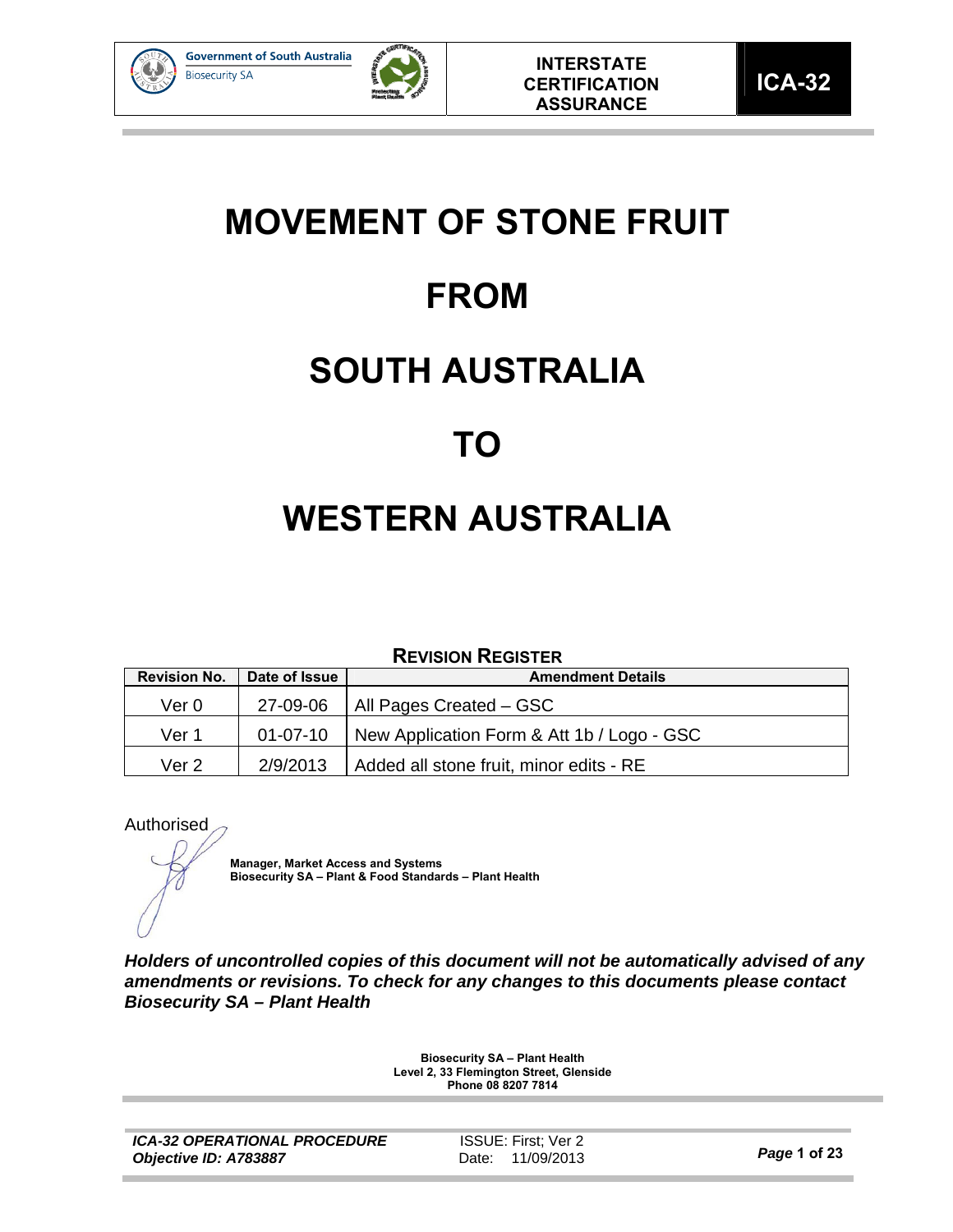

**Contract Contract Contract** 

**College** 



## **TABLE OF CONTENTS**

|      |                | ICA-32 OPERATIONAL PROCEDURE<br>ISSUE: First; Ver 2<br>Objective ID: A783887<br>11/09/2013<br>Date:                                                                           | Page 2 of 23 |
|------|----------------|-------------------------------------------------------------------------------------------------------------------------------------------------------------------------------|--------------|
|      | 2              | <b>Plant Health Assurance Certificate</b>                                                                                                                                     |              |
|      | 1 <sub>b</sub> | Application for Registration of Pack-House(s) and Orchard(s) for the ability to obtain<br>certification for Stone Fruits grown in SA intended for export to Western Australia |              |
|      | 1              | Application for Accreditation of a Business for an Interstate Certification Assurance<br>(ICA) Arrangement                                                                    |              |
| 10.0 |                |                                                                                                                                                                               |              |
|      | 9.2            |                                                                                                                                                                               |              |
| 9.0  | 9.1            |                                                                                                                                                                               |              |
| 8.1  |                |                                                                                                                                                                               |              |
| 8.0  |                |                                                                                                                                                                               |              |
|      | 7.6.1          |                                                                                                                                                                               |              |
| 7.6  |                |                                                                                                                                                                               |              |
|      | 7.5.3          | Plant Health Assurance Certificate (PHAC) Distribution 16                                                                                                                     |              |
|      | 7.5.2          |                                                                                                                                                                               |              |
|      | 7.5.1          |                                                                                                                                                                               |              |
| 7.5  |                |                                                                                                                                                                               |              |
| 7.4  | 7.4.1          |                                                                                                                                                                               |              |
|      | 7.3.3          | Storage, Handling & Security of Certified Produce 13                                                                                                                          |              |
|      | 7.3.2          |                                                                                                                                                                               |              |
|      | 7.3.1          |                                                                                                                                                                               |              |
| 7.3  |                |                                                                                                                                                                               |              |
| 7.2  | 7.2.1          | Orchard / Pack-house Registration Requirements12                                                                                                                              |              |
|      | 7.1.4          |                                                                                                                                                                               |              |
|      | 7.1.3          |                                                                                                                                                                               |              |
|      |                |                                                                                                                                                                               |              |
|      |                |                                                                                                                                                                               |              |
|      |                |                                                                                                                                                                               |              |
|      | 7.1.2          |                                                                                                                                                                               |              |
|      | 7.1.1          |                                                                                                                                                                               |              |
| 7.1  |                |                                                                                                                                                                               |              |
| 7.0  |                |                                                                                                                                                                               |              |
| 6.0  |                |                                                                                                                                                                               |              |
| 5.0  |                |                                                                                                                                                                               |              |
| 4.0  |                | DEFINITIONS (CONTINUED)  ERROR! BOOKMARK NOT DEFINED.                                                                                                                         |              |
| 4.0  |                |                                                                                                                                                                               |              |
| 3.0  |                |                                                                                                                                                                               |              |
| 2.0  |                |                                                                                                                                                                               |              |
| 1.0  |                |                                                                                                                                                                               |              |

m.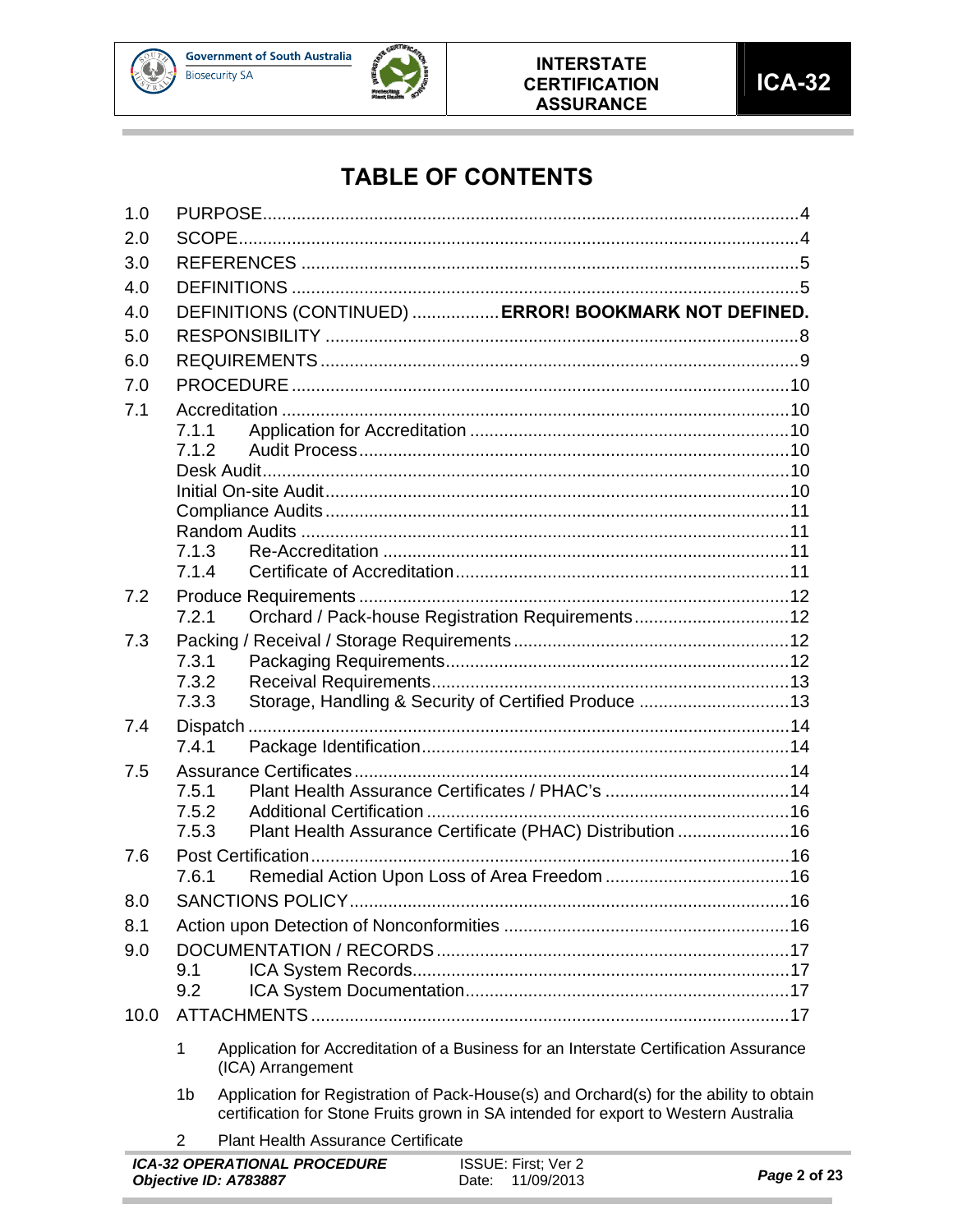



- 3 Plant Health Assurance Certificate completed example.
- 4 Record of Receipt.

A copy of this Operational Procedure and other ICA information is available on the Biosecurity SA web-site at:

http://www.pir.sa.gov.au/ica

All contact regarding this Operational Procedure or any ICA matter should be made to the Senior Biosecurity Officer - Market Access- Plant Health on (08) 8207 7814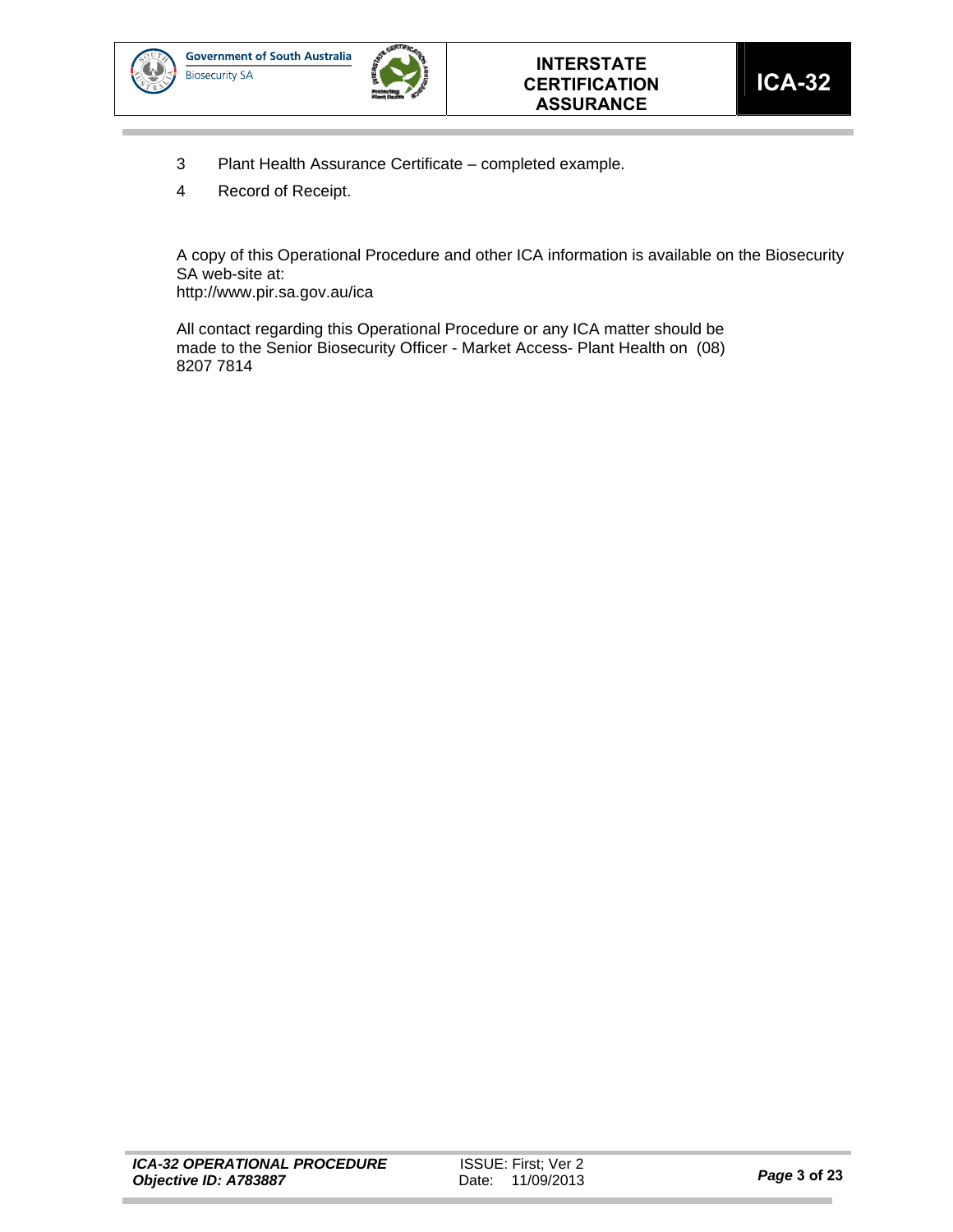



## **1.0 PURPOSE**

The purpose of this procedure is to describe -

- (a) the principles of operation and standards required, and
- (b) The responsibilities and practices of personnel;

which apply to the certification of South Australian grown Stone Fruit destined to move from South Australia to Western Australia under an Interstate Certification Assurance (ICA) arrangement.

## **2.0 SCOPE**

This procedure covers South Australian grown stone fruit **(not including cherries which are covered under ICA-50)** from an orchard verified as having low pest prevalence for Oriental Fruit Moth and packed in an area free of Fruit Fly in accordance with the Code of Practice and registered under a Biosecurity SA accreditation in accordance with the Import Risk Assessment, being certified by a business operating under an Interstate Certification Assurance arrangement in South Australia.

Source orchards and pack houses covered by this protocol must be located in an area declared free of fruit fly and require registration by Biosecurity SA based on inspection and verification of the facility, records, treatments and systems to ensure they comply with the necessary requirements in accordance with the Biosecurity SA Protocol.

*Registration and Certification of a business under this Operational Procedure may not fulfil all quarantine entry conditions consigned to the Western Australian market.* 

*Quarantine WA may require additional quarantine certification for entry into WA.* 

*It is the responsibility of the Business consigning the produce to ensure compliance with all applicable quarantine requirements.* 

*Whilst Biosecurity SA makes every attempt to provide reliable Information on the quarantine requirements of other states, it will not take responsibility for such information provided in good faith.* 

*The destination state has final determination in regard to additional entry requirements, if you have any concerns in regard to entry of produce into WA you are advised to contact Quarantine Western Australia on (08) 9334 1800.*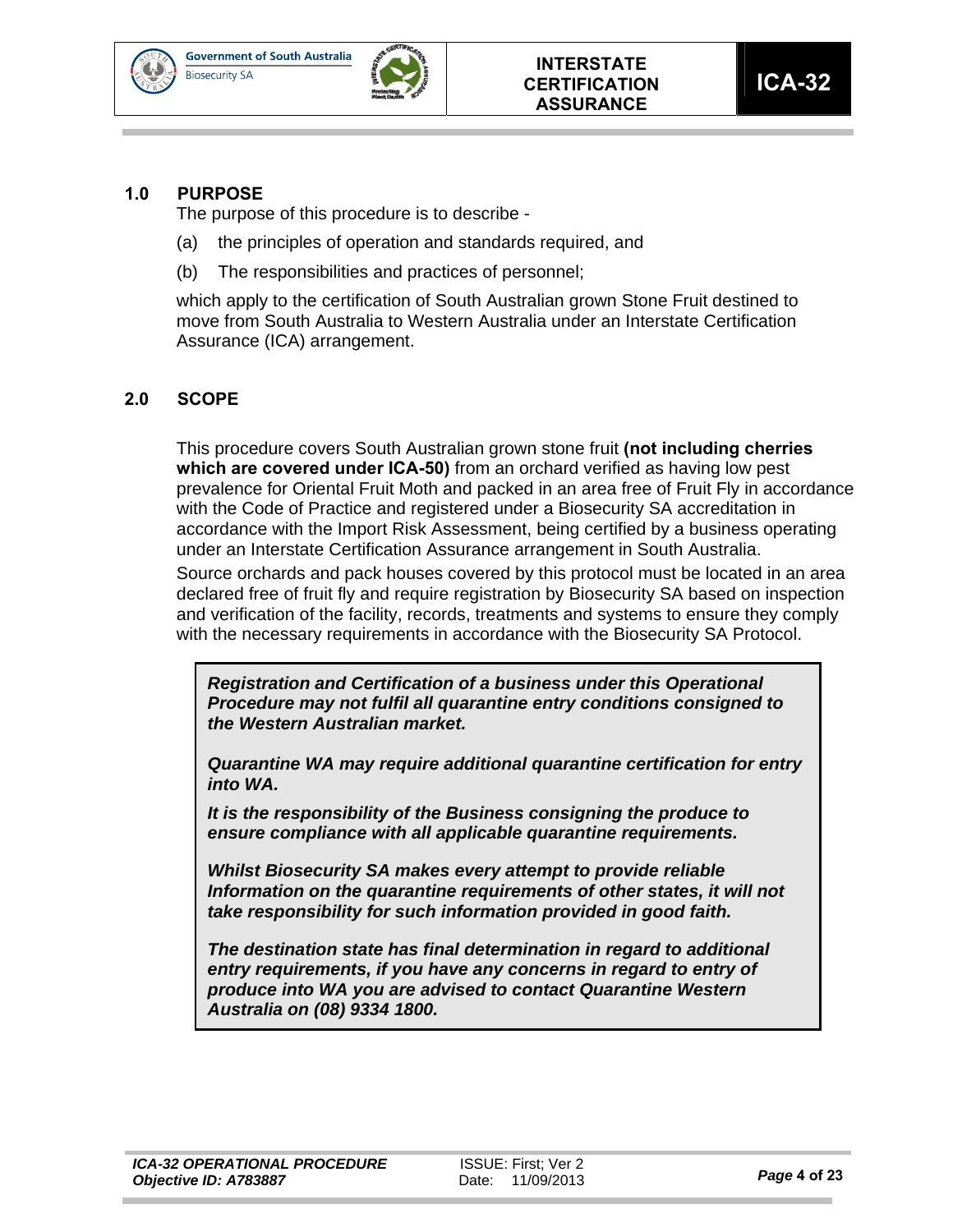



#### **3.0 REFERENCES**

**WI-02 '**ICA Guidelines for the completion of Plant Health Assurance Certificates'.

'Procedure for Movement of Stone Fruit from South Australia to Western Australia (CA-05)' (Biosecurity SA)

'Orchard Pest and Diseases Handbook  $10^{th}$  Edition, 2000 – 2002' (Deciduous Fruit Australia)'.

'SA Stone Fruit Industry Pest and Diseases Control Guide' (SAFF Horticulture) 'Stone Fruit Growers of SA, Pest and Diseases Control Guide, May 2000'.

'Final State Import Risk Analysis of Stone Fruit Fruit from South Australia to Western Australia'. (WA Department of Agriculture), and associated references;

'Final Policy Extension – Fresh Apricots (Prunus armeniaca) Fruit imported from South Australia and Tasmania into Western Australia', and

'Amended Quarantine Conditions for the Importation of Fresh Apricots from South Australia and Tasmania into Western Australia'.

| <b>Accredit</b>                      | means to accredit persons to issue Plant Health<br>Assurance Certificates to meet interstate plant health<br>requirements                                                      |
|--------------------------------------|--------------------------------------------------------------------------------------------------------------------------------------------------------------------------------|
| <b>Accrediting Authority</b>         | means the Department of Primary Industries and<br>Regions South Australia (Biosecurity SA)                                                                                     |
| <b>Application for Accreditation</b> | means an Application for Accreditation by a Business for<br>a Plant Health Interstate Certification Assurance (ICA)<br>Arrangement                                             |
| <b>Assurance Certificate</b>         | means a Plant Health Assurance Certificate                                                                                                                                     |
| <b>Authorised Signatory</b>          | means an Officer of an Accredited Business whose name<br>and specimen signature is provided as an Authorised<br>Signatory with the Business's Application for<br>Accreditation |
| <b>Business</b>                      | means the legal entity responsible for the ICA<br>arrangement detailed on the Business's Application for<br>Accreditation                                                      |
| <b>Cercospora Leaf Spot</b>          | means the pathogen Cercospora circumscissa                                                                                                                                     |
| <b>Certified or Certification</b>    | means covered by a valid Plant Health Assurance<br>Certificate                                                                                                                 |

#### **4.0 DEFINITIONS**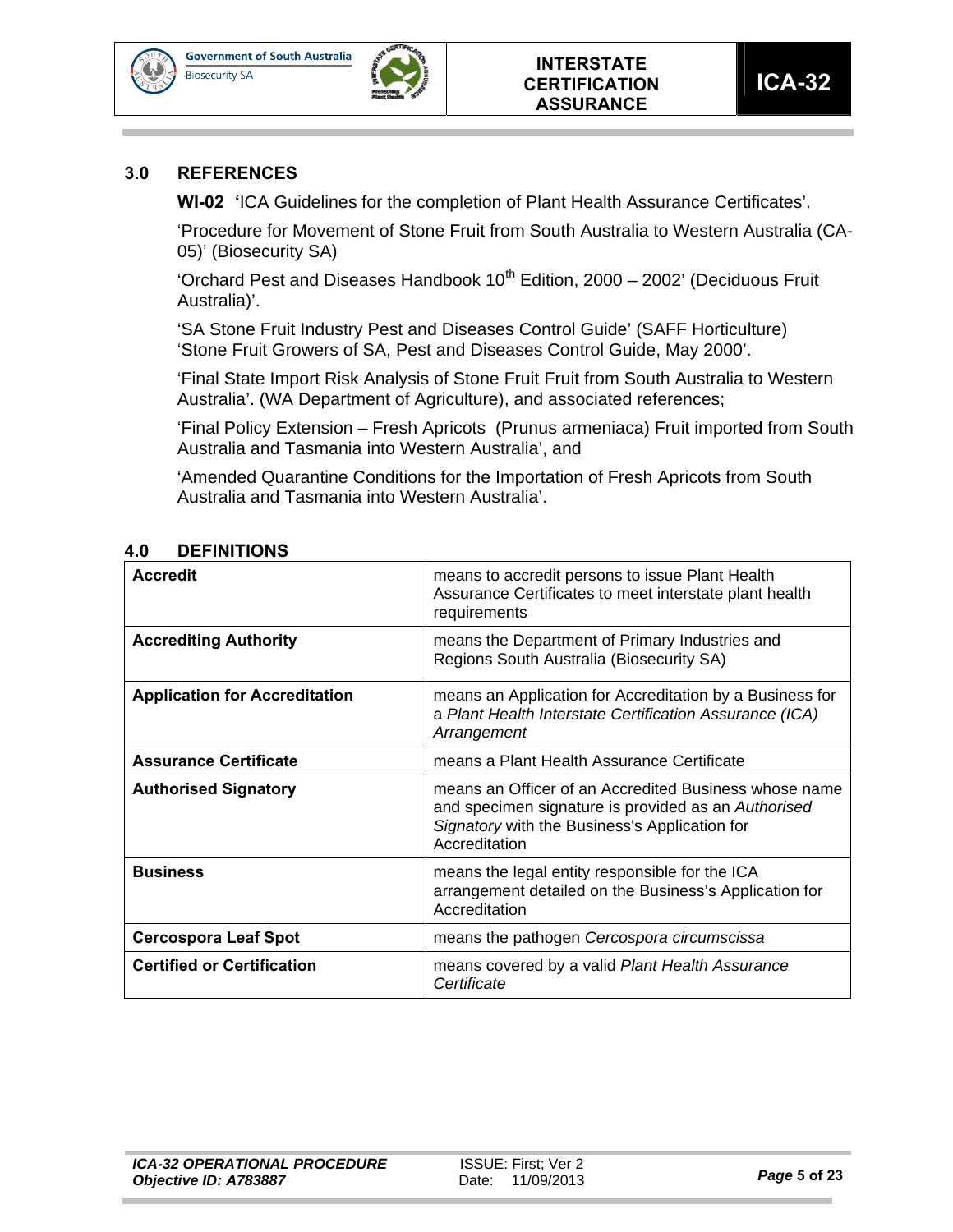

**COL** 

and the control of the control of



| <b>Code of Practice</b>                                                        | means the publication entitled "the Code of Practice for<br>the Management of Queensland Fruit Fly"                                                                                                                                                                                                                                                                                                                                                                                             |
|--------------------------------------------------------------------------------|-------------------------------------------------------------------------------------------------------------------------------------------------------------------------------------------------------------------------------------------------------------------------------------------------------------------------------------------------------------------------------------------------------------------------------------------------------------------------------------------------|
| <b>Stone Fruit</b>                                                             | for the purposes of this Operational Procedure, Stone<br>Fruit means species from the genus Prunus specifically<br>limited to Apricots, Peaches, Plums and Nectarines<br>grown in South Australia. Interchangeable with Summer<br>fruit                                                                                                                                                                                                                                                         |
| <b>Stone Fruit Protocol / Protocol</b>                                         | means the Biosecurity SA "Protocol for Movement of<br>Stone Fruit from South Australia to Western Australia<br>(CA-05)".                                                                                                                                                                                                                                                                                                                                                                        |
| <b>Citrophilus Mealybug</b>                                                    | means the pest Pseudococcidae calceolariae                                                                                                                                                                                                                                                                                                                                                                                                                                                      |
| <b>Codling Moth</b>                                                            | means the pest Cydia pomonella                                                                                                                                                                                                                                                                                                                                                                                                                                                                  |
| <b>ICA</b>                                                                     | means Interstate Certification Assurance                                                                                                                                                                                                                                                                                                                                                                                                                                                        |
| <b>Interstate Certification Assurance</b><br>(ICA) Arrangement                 | means the agreed accreditation of a Business by an ICA<br>Authority to, issue Assurance Certificates for a specified<br>quarantine requirement(s) under specific conditions of an<br>Operational Procedure.                                                                                                                                                                                                                                                                                     |
| IRA (Import Risk Analysis)                                                     | means the documents "Import Risk Analysis of Stone<br>Fruit Apricots Fruit (Prunus armeniaca) from South<br>Australia into Western Australia" as modified by the<br>"Final Policy Extension - Fresh Stone Fruit Apricots<br>(Prunus armeniaca) Fruit Imported from South Australia<br>and Tasmania into Western Australia (Part A)" - October<br>2004 and "A Categorisation of Invertebrate and<br>Pathogen Species Associated with Mature Stonefruit in<br>Australia (Part B)" - October 2004. |
| Non-conformance                                                                | means a non-fulfilment of a specified requirement                                                                                                                                                                                                                                                                                                                                                                                                                                               |
| <b>Orchard (Source Orchard)</b>                                                | means the orchard in which the Stone Fruit destined for<br>WA are growing or were grown (requires registration and<br>issue of a SFWAO number by Biosecurity SA                                                                                                                                                                                                                                                                                                                                 |
| <b>Oriental Fruit Moth</b>                                                     | means the pest Cydia molesta                                                                                                                                                                                                                                                                                                                                                                                                                                                                    |
| <b>Packaging</b>                                                               | means the final outer covering in which the Stone Fruit<br>are consigned eg a box, carton, tray etc.                                                                                                                                                                                                                                                                                                                                                                                            |
| Pack-house                                                                     | means the packing facility in which the Stone Fruit<br>destined for WA are packed (which requires registration<br>and issue of a SFWAP number by Biosecurity SA.                                                                                                                                                                                                                                                                                                                                |
| <b>PHAC</b>                                                                    | means a Plant Health Assurance Certificate (see<br>example shown in Attachment 2).                                                                                                                                                                                                                                                                                                                                                                                                              |
| <b>Biosecurity SA</b>                                                          | means Primary Industries and Regions South Australia /<br>Biosecurity SA - Plant and Food Standards means<br>Biosecurity SA - Plant Health                                                                                                                                                                                                                                                                                                                                                      |
| <b>Biosecurity SA Procedure /</b><br>(Biosecurity SA Stone Fruit<br>Procedure) | means the Biosecurity SA Procedure "Procedure for<br>Movement of Stone Fruits from South Australia to<br>Western Australia (CA-05)".                                                                                                                                                                                                                                                                                                                                                            |
| <b>ICA-32 OPERATIONAL PROCEDURE</b><br>Objective ID: A783887                   | ISSUE: First; Ver 2<br>Page 6 of 23<br>11/09/2013<br>Date:                                                                                                                                                                                                                                                                                                                                                                                                                                      |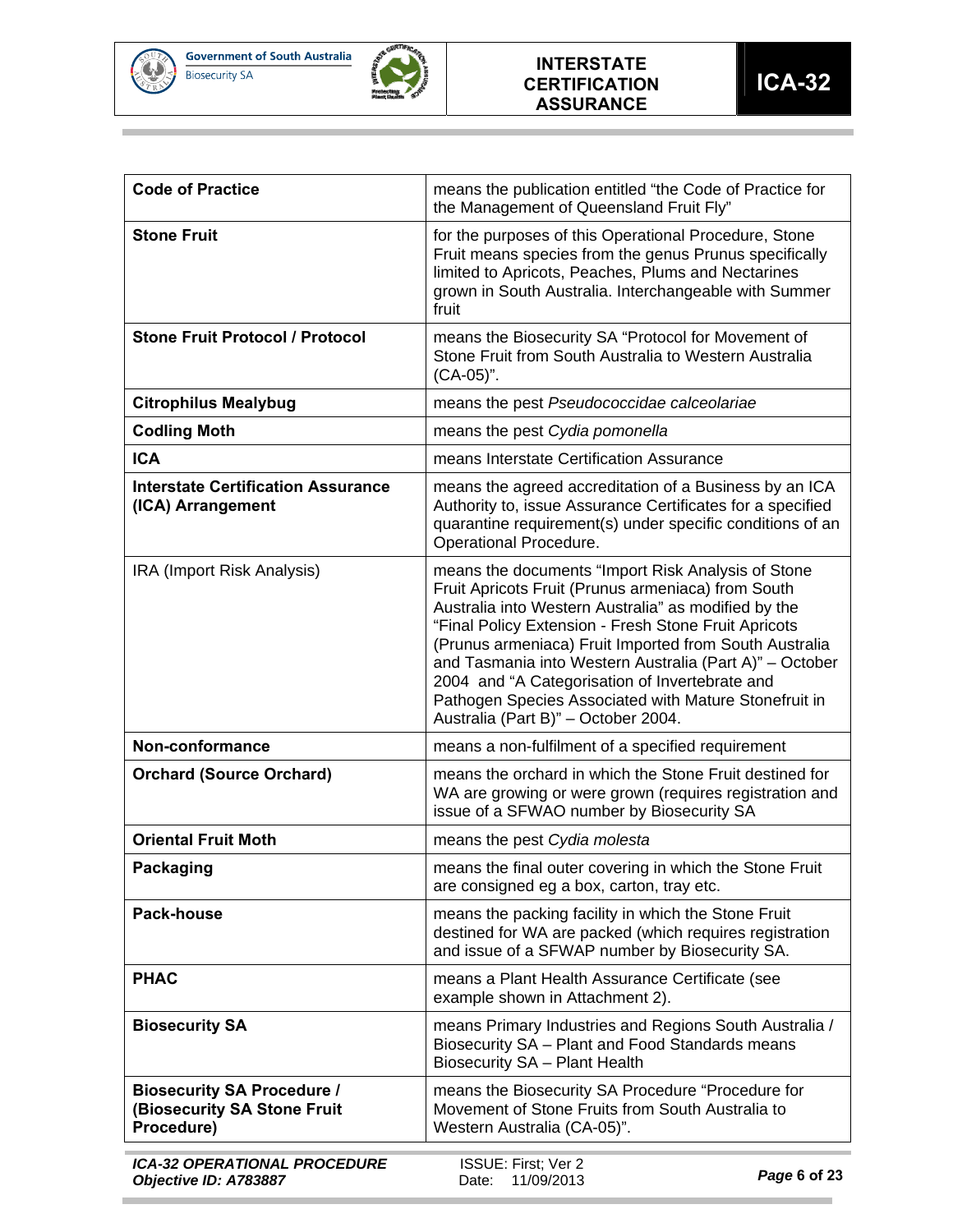



#### **INTERSTATE CERTIFICATION ASSURANCE**

| <b>SFWAO</b>                             | means a unique registration number provided to an<br>Orchard accredited under Biosecurity SA Protocol<br>Procedure "Protocol for Movement of Stone Fruits from<br>South Australia to Western Australia (CA-05)"                                                                                                               |
|------------------------------------------|-------------------------------------------------------------------------------------------------------------------------------------------------------------------------------------------------------------------------------------------------------------------------------------------------------------------------------|
| <b>SFWAP</b>                             | means a unique registration number provided to a Pack-<br>house accredited under Biosecurity SA Procedure<br>"Movement of Stone Fruits from South Australia to<br>Western Australia (CA-05)" accredited under Biosecurity<br>SA Protocol "Protocol for Movement of Stone Fruits from<br>South Australia to Western Australia" |
| <b>Protocol / (Stone Fruit Protocol)</b> | means the Biosecurity SA Procedure "Movement of<br>Stone Fruits from South Australia to Western Australia<br>(CA-05)"Biosecurity SA "Protocol for Movement of Stone<br>Fruits from South Australia to Western Australia".                                                                                                     |
| QWA                                      | means Quarantine Western Australia                                                                                                                                                                                                                                                                                            |

п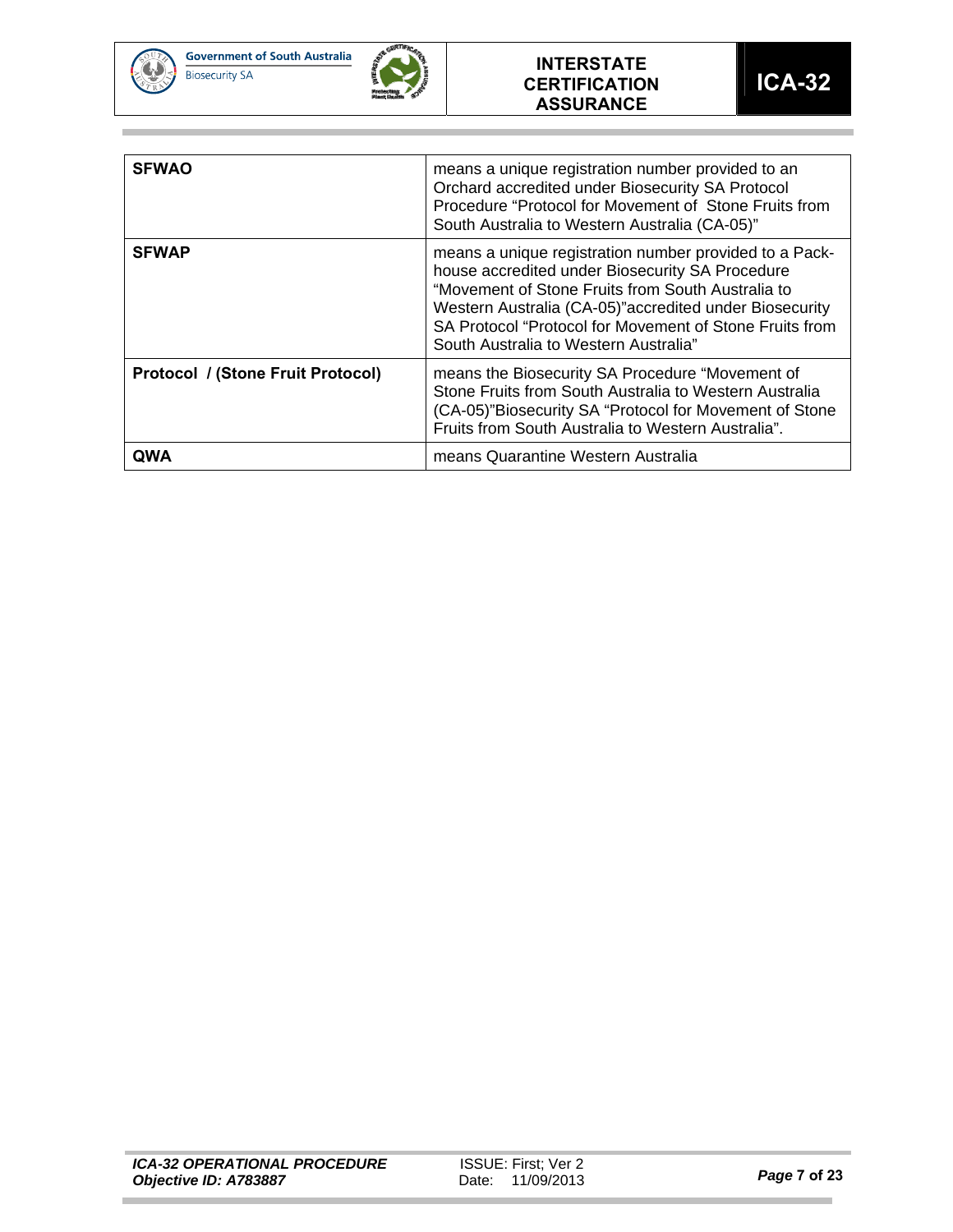**Government of South Australia Biosecurity SA** 



**ICA-32** 

#### **5.0 RESPONSIBILITY**

*The following titles have been used to reflect the responsibilities of staff under this Arrangement. These positions may not exist in all Businesses, titles may vary for staff holding the responsibilities or one person may carry out all of the responsibilities.* 

**Certification Controller or Back-up Controller** are responsible for -

- representing the Business during audits and other matters relevant to ICA accreditation;
- ensuring the Business has current accreditation for the arrangement under this Operational Procedure and all source orchards and pack houses associated with the produce are currently registered with Biosecurity SA under the Stone Fruit Protocol, each has a SFWA Number and has a copy of endorsed registration or Certificate of Accreditation to verify registration;
- Ensuring that the Accrediting Authority is immediately notified of any changes to the information provided on the current Application for Accreditation;
- training staff in their duties and responsibilities under this Procedure;
- ensuring the Business and staff comply with their responsibilities and duties under this Operational Procedure;
- ensuring all certification of produce under the Business's ICA arrangement is carried out in accordance with this Procedure.

#### **Authorised Dispatchers** are responsible for -

- verifying that all the produce in a consignment to be certified has been sourced from currently registered orchards or pack-house, and
- ensuring that produce handled, stored, packed and certified by the Business for dispatch has met all requirements of this procedure; and
- ensuring all packaging of produce under the Business's ICA arrangement is in the appropriate condition and displays the required identification required by this procedure.
- ensuring that records of all produce prepared for dispatch and dispatched are maintained in accordance with the requirements of this procedure.
- ensuring that produce covered by the certificate has been prepared, packed and labelled in accordance with the ICA arrangement prior to ensuring an Authorised Signatory signs and issues an Assurance Certificate.
- ensuring certified produce is stored and transported in secure conditions which prevents cross-infestation by uncertified produce.
- ensuring copies of all Assurance Certificates issued by the Business under the ICA arrangement are maintained.

### **Authorised Signatories** are responsible for -

- verifying that all the produce in a consignment to be certified has been sourced from currently registered orchards and pack-houses, and
- ensuring, prior to signing and issuing an Assurance Certificate, that produce covered by the certificate has been prepared in accordance with the business's ICA arrangement, and the details on the certificate are true and correct in every particular.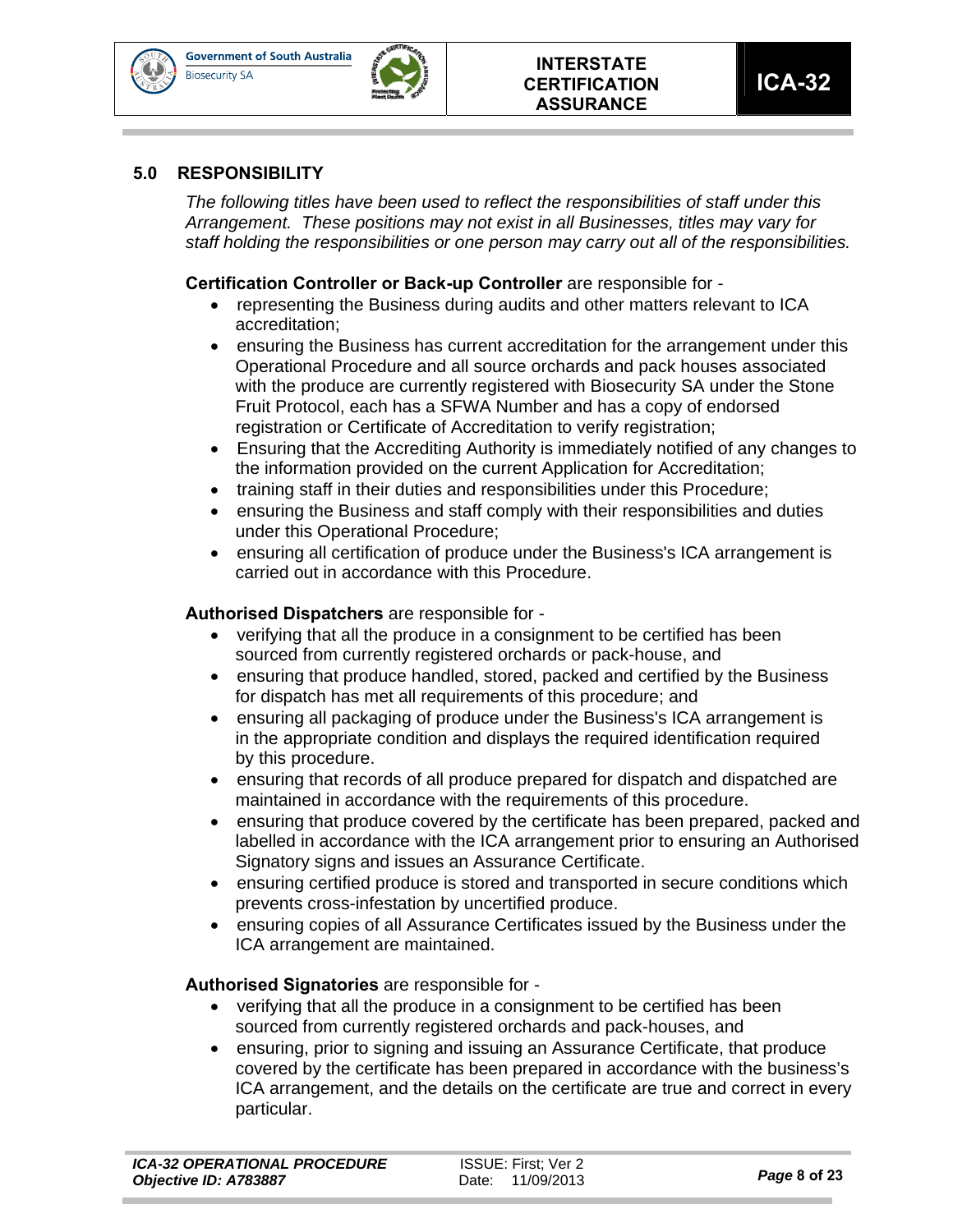



### **6.0 REQUIREMENTS**

Produce certified under this Protocol must;

- Be grown and packed on a South Australian property located in an area free of fruit fly with current registration and unique orchard (SFWAO) and pack house (SFWAP) registration numbers allocated by Biosecurity SA in accordance with the Biosecurity SA Procedure "*Movement of Stone Fruit from South Australia to Western Australia"* (CA-05) and certified to meet the requirements of the *Western Australian "Final Policy Extension Fresh Apricots (Prunus armeniaca) Fruit Imported from South Australia and Tasmania into Western Australia*" as amended by the "*Amended Quarantine Conditions for the Importation of Fresh Apricot Fruit From South Australia and Tasmania into Western Australia".*
- Have a Plant Health Assurance Certificate signed by an Authorised Signatory which has the following details specified either on the certificate or on an attachment to the certificate;
	- o The name, address and SFWAO number of each property on which the Stone Fruit was grown;
	- $\circ$  The name, address and SFWAP number of each pack house in which the stone fruit was packed; and
	- o The words "*The property and packing house have been registered for export to Western Australia in accordance with the FPE*"
	- o The words *"From an area free from fruit fly in accordance with the Code of Practice"*.
	- o The words "*Grown on a property which is declared to be an area of low pest prevalence for Oriental Fruit Moth in accordance with the FPE*"
	- o If an attachment is used the certificate shall include the words *"See Attachment"* in the additional certification section and the grower section and the attachment shall provide the above detail and the following;
		- The words *"Attachment to PHAC # ? ";* and ,
		- The PHAC # and issue date; and
		- Signature of the Authorised Signatory who signed the certificate.
- Be substantially free from leaves, soil and other plant debris, other than a peduncle or pedicel.
- Be packed and transported in clean new packaging/containers which must have legibly printed on an external surface in letters not less than 5mm in height;
	- i. the SFWAO registration number or the name of the producer of the stone fruit and the address of the property on which it was grown; and
	- ii. the SFWAP registration number or the name of the packer of the stone fruit and the address of the property on which it was packed.

*Prior to export, the exporter must check certification requirements with the importing State or Territory, as there may be additional certification requirements to those listed within this Procedure.*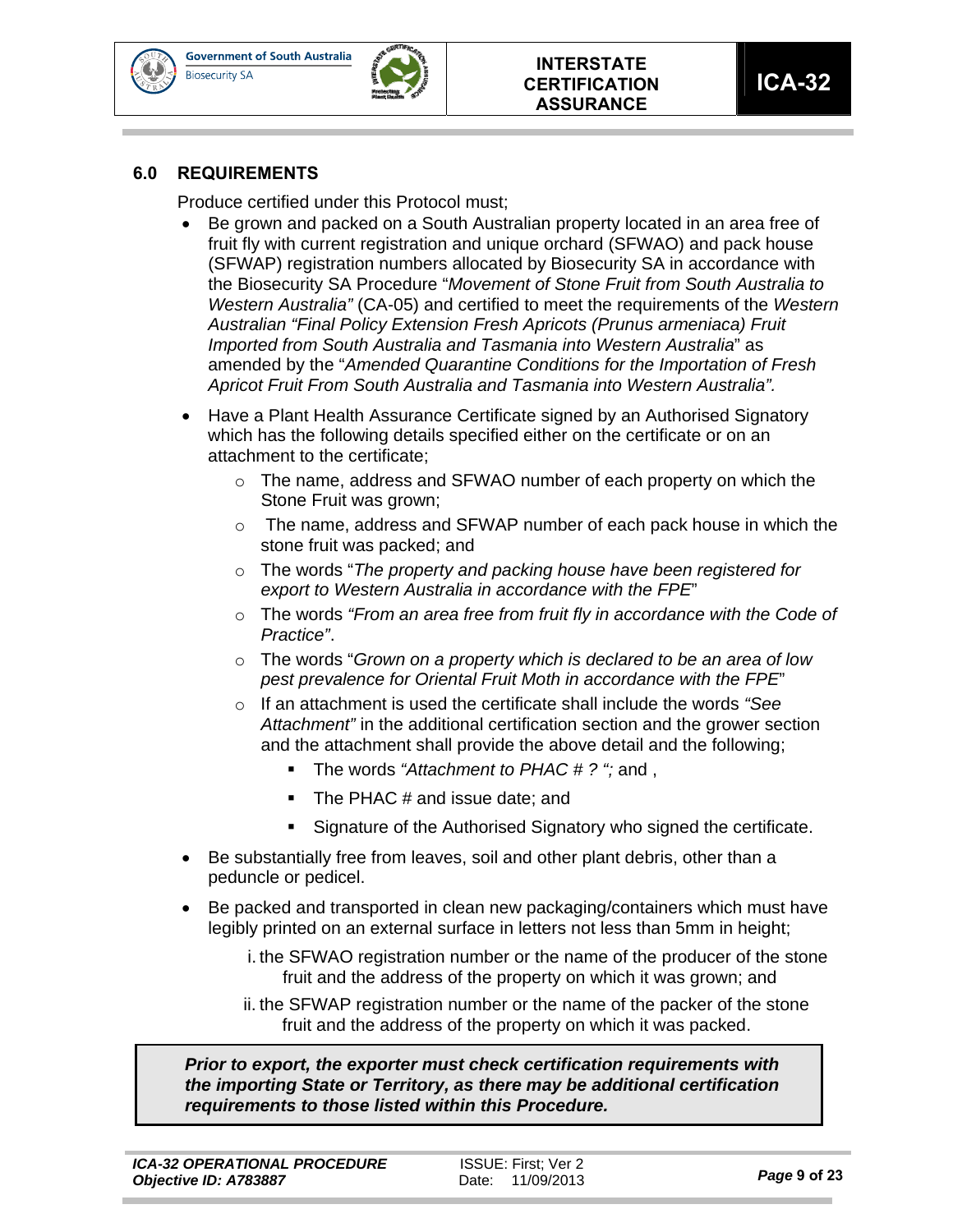



Continuation of Accreditation is conditional upon an accredited Business paying any fee for service within the prescribed period. It is Biosecurity SA policy to discontinue provision of services to a Business with any outstanding debt over 60 days.

## **7.0 PROCEDURE**

## **7.1 Accreditation**

## **7.1.1 Application for Accreditation**

A Business seeking accreditation for an ICA arrangement under this Operational Procedure shall make application for accreditation (refer Attachment 1) at least ten (10) working days prior to the intended date of commencement of certification of produce. Attachment 1b must be provided also.

Each Business is provided (or will already have) a unique Interstate Produce (IP) number and is identifiable by the CAA number, comprising:

- the (IP) number of the business that owns or manages the property (eg S9999);
- the facility number: and
- the ICA number, ie Sxxxx-01-ICA32.

To certify produce under this arrangement each source orchard providing stone fruit and each pack-house preparing the stone fruit must be currently registered with Biosecurity SA and have SFWA numbers as indicated in 6. (Attachment 1b is the Application required for this Biosecurity SA Registration and a business should be able to provide an endorsed copy of their application or an endorsed Certificate of Accreditation as proof of current registration).

### **7.1.2 Audit Process**

### **Desk Audit**

A Desk Audit will be carried out to ensure the application is complete and correct. A current copy of the SFWA registration form (or applications for registration) indicating the SFWA numbers of each source orchard and pack-house that will supply or handle the fruit intended for certification under this arrangement must be attached. The applying business is provided a unique IP number in preparation for an initial on-site audit.

### **Initial On-site Audit**

After the new applicant / business has successfully passed the desk audit an initial on-site audit of the facility must be carried out by an authorised officer of the accrediting authority to verify required procedures are in place, authorised staff are aware of the certification requirements and the ICA system is;

- implemented;
- capable of operating in accordance with this operational procedure; and
- is effective in ensuring compliance with the specified requirements of the ICA arrangement,

On successful completion of the initial on-site audit:

Accreditation is granted to cover the current season; and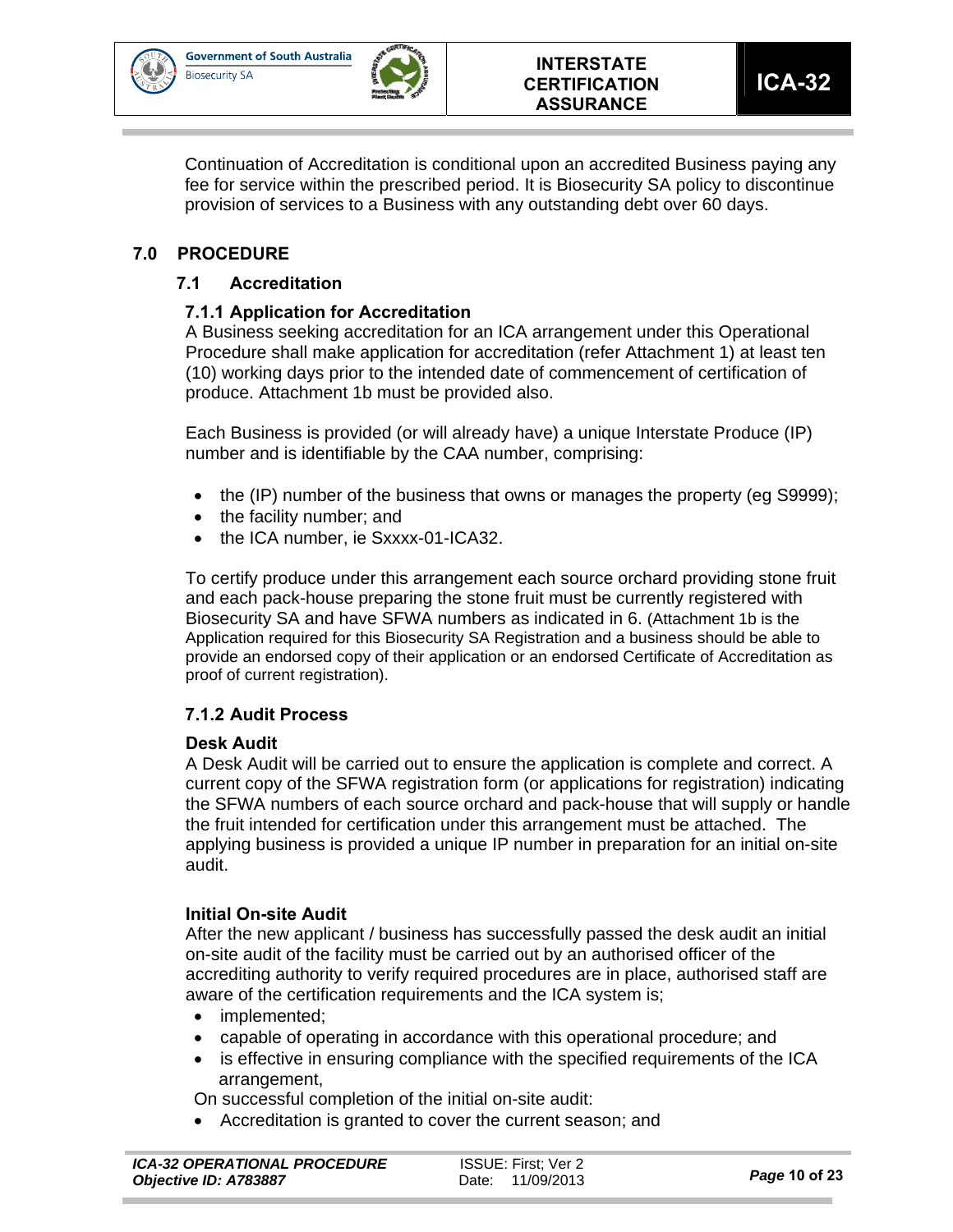

**ICA-32** 

a Certificate of Accreditation is issued (refer 7.1.4).

A further initial compliance audit will need to be conducted within 4 weeks of commencing certification or the issuing of the first assurance certificate pursuant to the Operational Procedure of stone fruit to ensure the arrangement is operating to requirements.

### **Compliance Audits**

The accrediting authority will carry out scheduled compliance audits at regular defined intervals to verify that the ICA system is implemented and continues to operate in accordance with the requirements and procedures documented in the Operational Procedure.

The frequency of scheduled compliance audits will be at least once every 6 months. If the arrangement does operate for more than six (6) months of the year a further compliance audit will be required.

Unscheduled compliance audits may be conducted at any time to investigate reported or suspected non-conformance with these Operational Procedures.

## **Random Audits**

Random audits are conducted on a selected number of accredited Businesses each year and may take the form of:

- a full compliance audit; or
- audits of limited scope which sample certified produce and/or ICA system records and/or ICA system documentation.

Sanctions apply for failing to conform with the requirements of ICA and this procedure (see 8.0 Sanctions).

### **7.1.3 Re-Accreditation**

Accredited Businesses are required to lodge an Annual Return for accreditation each year the Business seeks to operate under the ICA arrangement, prior to accreditation lapsing, or if accreditation has lapsed, prior to being accredited to certify produce under this arrangement (Registration of orchards and Pack-houses must also be lodged annually).

A compliance audit will be conducted within twelve (12) weeks of re-accreditation.

### **7.1.4 Certificate of Accreditation**

An Accredited Business will receive a Certificate of Accreditation for an Interstate Certification Assurance Arrangement detailing the scope of the arrangement, including:

- IP number and Business name
- facility location;
- Operational Procedure;
- associated SFWAO and SFWAP numbers
- restrictions on the accreditation and type of produce covered; and
- period of accreditation.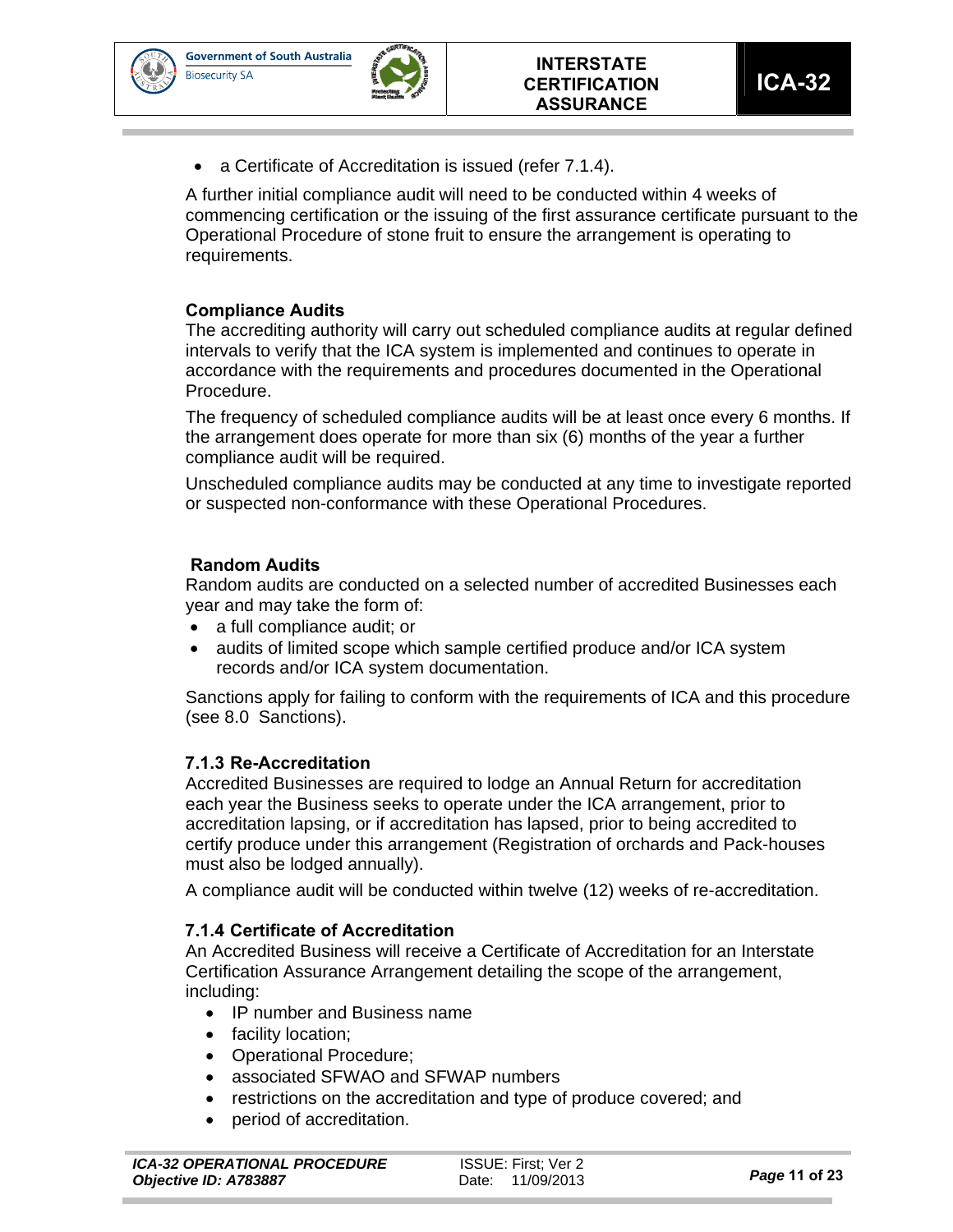



The Business must maintain and display a current Certificate of Accreditation at the facility and make it available on request by an Inspector.

**A Business may not commence or continue certification of produce under the ICA arrangement unless it is in possession of a valid and current Certificate of Accreditation for the facility, procedure, produce type and chemical, covered by the Plant Health Assurance Certificate.** 

## **7.2 Produce Requirements**

### **7.2.1 Orchard / Pack-house Registration Requirements**

In accordance with the Biosecurity SA Stone Fruit Protocol, source orchards and packhouse's must be registered with Biosecurity SA under CA05 and for traceability purposes use the allocated unique SFWAO number (for each source orchard) and allocated unique SFWAP number (for each packing facility) on all associated packaging and documentation.

Each successfully registered orchard will be allocated a unique SFWAO number.

Each successfully registered pack-house will be allocated a unique SFWAP number.

It is the ultimate responsibility of the accredited Business to ensure the registered properties providing and packing the stone fruit that they intend to certify;

- hold current registration and use the SFWA numbers on all associated documentation and containers, cartons or packaging used to transfer of the stone fruit,
- provide them a copy of endorsed registration application or Certificate of Accreditation for each source orchard and pack-house SFWA number on the stone fruit to be certified, and
- have a Certificate for each source orchard that verifies the orchard has been Inspected in the past 30 days and declared to have 'low pest prevalence for Oriental Fruit Moth' as outlined in the Stone Fruit Protocol.

### **7.3 Packing / Receival / Storage Requirements**

### **7.3.1 Packaging Requirements**

- Produce must be substantially free from leaves, stems, soil and other plant debris in accordance with the requirements detailed in the Biosecurity SA Stone Fruit Protocol.
- The containers in which the stone fruit is packed must be clean and new. The outer covering of each container must state:
	- The IP number of the Business:
	- "Meets ICA-32"
	- The date or date-code identifying the packing date;
	- The SFWAO registration number or name and address of the property where the stone fruit was grown; and
	- The SFWAP registration number or name and address of the pack house where the stone fruit was packed.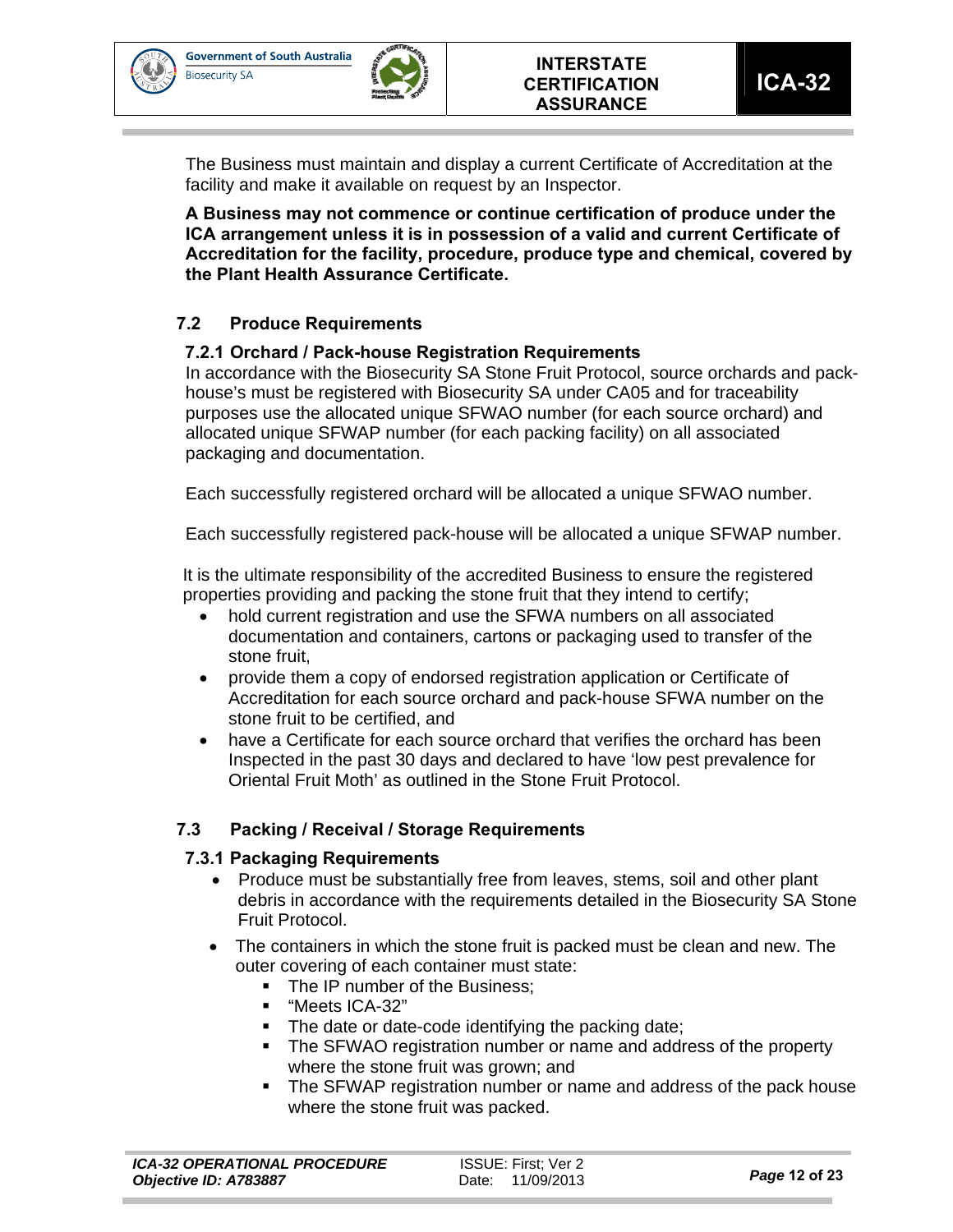



**ICA-32** 

### **7.3.2 Receival Requirements**

- All produce packed under this Procedure must be from a currently registered/accredited source orchard and be packed in a currently registered/accredited pack house in accordance with the requirements detailed in the Biosecurity SA Stone Fruit Protocol (CA-05).
- Records of Receipt must be maintained for all produce received under this arrangement that clearly detail the following;
	- $\blacksquare$  the quantity,
	- date of receipt and
	- registered source orchard (SFWAO#).
- Records of Dispatch must be maintained in conjunction with the receival records for all produce packed and dispatched under this arrangement that clearly detail the following;
	- The dispatch date,
	- Source orchard (SFWAO #)
	- Pack-house (SFWAP #),
	- **Quantity, and**
	- $\blacksquare$  PHAC #.

The above records of receipt and dispatch shall be presented on the form shown in Attachment 5, or a similar acceptable form and will be subject to audit.

### **7.3.3 Storage, Handling & Security of Certified Produce**

- Produce intended for certification under this Procedure must be handled and stored in conditions that maintain the identification of the produce and its registered/accredited source property throughout to prevent the mixing of conforming and nonconforming produce.
- Wherever possible, stone fruit should be kept in separate stores after packing. If this is not possible open containers / packages must be covered with tarpaulins and clearly separated from any other produce.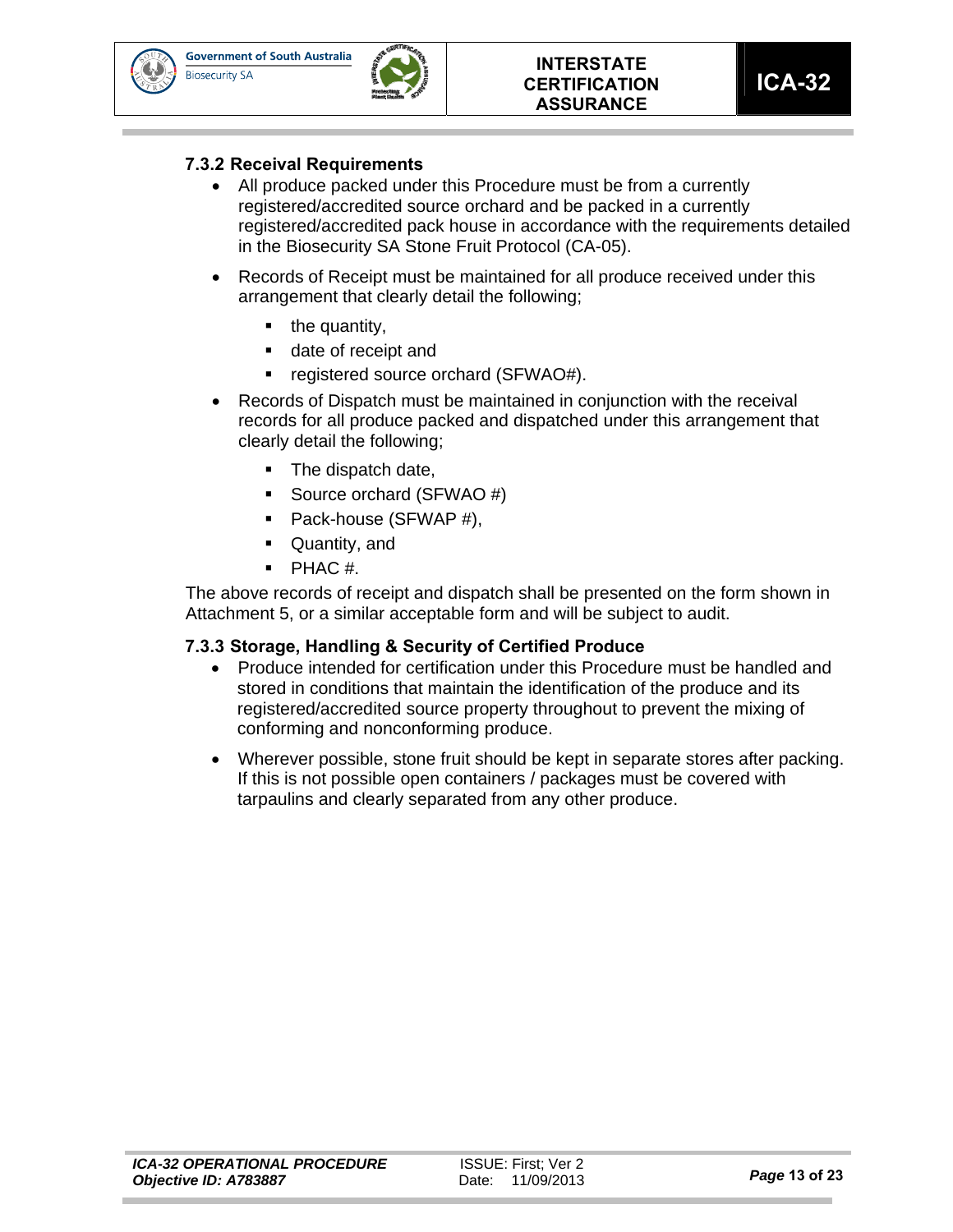



## **7.4.1 Package Identification**

Prior to the issuance of a PHAC by the Business under this Procedure, the Authorised Dispatcher must ensure that each individual package of certified produce is marked on at least one end (or side) panel, in legible and indelible characters of at least 5mm with:

- $\bullet$  the Interstate Produce (IP) number of the accredited Business certifying the produce under this Operational Procedure;
- the words "MEETS ICA-32": and
- date (or date code) on which the produce was packed. (See example stamp  $\rightarrow$ )

AND

- MY BUSINESS NAME S 9999 DATE CODE MEETS ICA – 32 SFWAO-99 / SFWAP-98 Your IP number SFWAO & **SFWAP** Numbers Name is optional Date packed or Date Code
- the relevant SFWAO and SFWAP numbers.

A package is the final individual unit that the consigned product will be marketed in and may include a box, carton or other similar packaging unit but outer packaging is not shrink wrapping. Packages found labelled incorrectly must be either removed or covered (with a clean white sticky label etc) and re-labelled correctly.

### **Produce that has not been verified as conforming to the requirements specified in this Procedure shall not be marked as stated above.**

## **7.5 Assurance Certificates**

### **7.5.1 Plant Health Assurance Certificates / PHAC's**

Prior to dispatch the authorised dispatcher shall ensure a Plant Health Assurance Certificate (PHAC) (refer Attachments 2 and 3) is completed and signed by an Authorised Signatory of the Business and accompany each consignment exported to Western Australia.

An authorised signatory must ensure that the PHAC clearly includes and identifies:

- a. In the "Accredited Business that Prepared the Produce" section
	- $\circ$  the name and address of the accredited Business certifying the produce;
- b. In the "Grower" section
	- $\circ$  the name, address and SFWAO number(s) of the registered source orchard(s), where the produce was grown, AND
	- $\circ$  the SFWAP number of the registered pack-house that packed the produce.

*NOTE: Where the produce in the consignment was grown or packed on a number of registered orchards and there is insufficient room to list each Orchard/Pack-house, the words "VARIOUS – SEE ATTACHMENT" should be inserted and a list securely attached to each copy of the PHAC;*  The Attachment must include the following;

- the words "ATTACHMENT TO PHAC  $# X$ "  $(X = PHAC$  number it will be attached to);
- name and address and IP# of the consignor;

| <b>ICA-32 OPERATIONAL PROCEDURE</b> | ISSUE: First: Ver 2 | Page 14 of 23 |
|-------------------------------------|---------------------|---------------|
| Objective ID: A783887               | Date: 11/09/2013    |               |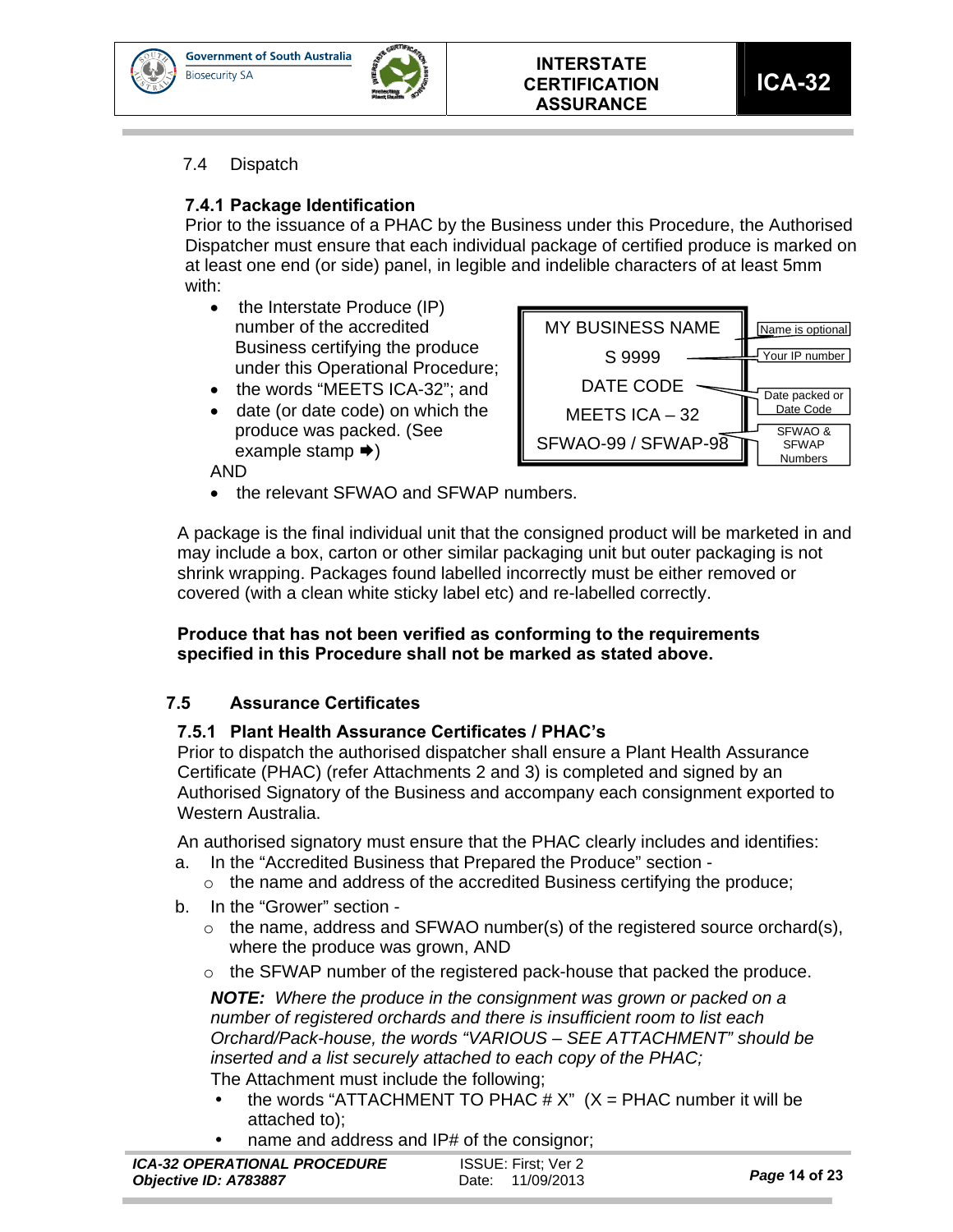



- name, address and SFWAO# of each registered source orchard;
- name, address and SFWAP# of each registered pack-house;
- signature of the Authorised Signatory that signed the PHAC and the date.
- c. In the "IP No. of Acc. Business" section
	- $\circ$  the IP No. (Sxxxx) of the accredited business certifying the produce; and in the boxes next to this; the "Brand Name / Identifying Marks" and " Date Packed (or date code)".
- d. In the "Type of Produce" section
	- $\circ$  the type and quantity of produce in the consignment. (cross through unused lines as shown on the example in Attachment 4).

*NOTE: If there is insufficient room to list each produce type, write, "See Attachment" and securely attach an Attachment to each copy of the PHAC.* 

The Attachment must include the following;

- the words "ATTACHMENT TO PHAC  $# X$ ";  $#X =$  the PHAC number).
- name and address of the consignor;
- number and type of packages and type of produce;
- signature of the Authorised Signatory that signed the PHAC and
- the issue date.

 $\bullet$ 

- e. In the "Additional Certification" section
	- "Meets ICA 32".
	- "The property and packing house have been registered for export to Western Australia in accordance with the FPE"
	- "From an area free from Fruit Fly in accordance with the Code of Practice".
	- "Grown on a property which is declared to be an area of low pest prevalence for Oriental Fruit Moth in accordance with the FPE"

The above detail (e.) may be provided in an attachment to the certificate. Include the words *"Meets ICA-32 -- See Attachment"* in the additional certification section and provide the detail (in e. above) in the attachment along with the following;

- the words *"Attachment to Certificate #X "* (#X = the PHAC number)*;* and,
- the signature of the Authorised Signatory who signed the Certificate; and,
- the PHAC issue date.
- f. Certifying Signatory must insert their name, the date and sign the completed certificate at the bottom (as well as on any Attachments).
- g. Attach a copy of any attachments to the white (book) copy for audit purposes.

Individual PHAC's shall be issued to cover each consignment (ie a discrete quantity of produce to a single consignee at the one time) to avoid splitting of consignments. A PHAC may be issued to cover a consignment that is made up of produce sourced from a number of accredited/registered properties provided the certification given is applicable to all the produce in the consignment.

A PHAC shall be completed, issued and distributed in accordance with the Work Instruction *Guidelines for Completion of Plant Health Assurance Certificates* [WI-02].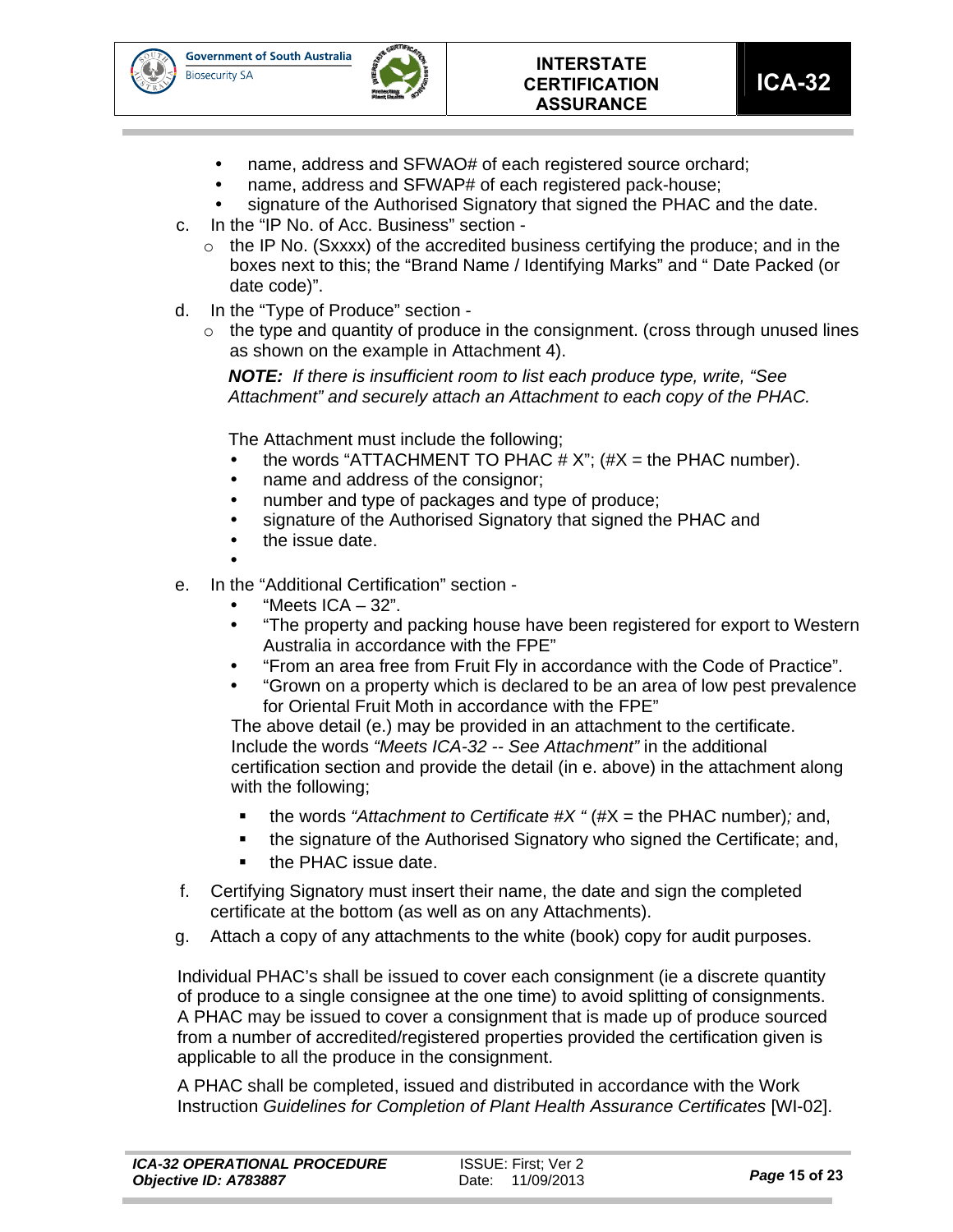



## **7.5.2 Additional Certification**

The Certifying Authorised Signatory should check whether any other quarantine requirements (eg a treatment or condition) apply to the produce and market they are consigning the produce to, prior to preparing a PHAC for the consignment.

If any other plant health certification is required, it is the responsibility of the certifying Business to:

- certify the produce under the appropriate ICA operational arrangement; or
- contact QWA or Biosecurity SA to gain the additional certification required.

## **7.5.3 Plant Health Assurance Certificate (PHAC) Distribution**

The **original** (yellow copy) must accompany the consignment (along with any Attachments).

The **duplicate** (white copy) must be retained by the accredited Business (along with duplicates of any Attachments).

## **7.6 Post Certification**

## **7.6.1 Remedial Action Upon Loss of Area Freedom**

When an outbreak of a pest or disease is declared, the Accrediting Authority will notify the accredited Business of the suspension zone and which production areas fall within this zone. Upon receipt of notification that a suspension area has been declared and has therefore lost area freedom for Fruit Fly, an Accredited Business must immediately cease to issue PHAC's under this Arrangement for produce grown or packed inside the suspension zone.

### **8.0 SANCTIONS POLICY**

Biosecurity SA will implement sanctions depending on whether nonconformities are detected at audit and whether these are proven to be of a critical, major or minor nature.

QWA reserves the right to inspect at any time, fruit prepared under this ICA arrangement and to refuse to accept an Assurance Certificate issued by a business operating under this ICA arrangement where produce is found not to conform with the conditions specified in this procedure.

### **8.1 Action upon Detection of Nonconformities**

Upon detection of a critical nonconformity the ICA Arrangement will be suspended immediately and interstate plant health authorities informed by facsimile.

Detection of a major nonconformity will require issue of an NCR which shall stipulate the necessary corrective action to be undertaken prior to a follow-up audit being undertaken. Failure to correct the problem will result in suspension of the ICA Arrangement until the Business rectifies the problem.

Minor nonconformities detected at audit will receive an NCR which shall stipulate the necessary corrective action which must be rectified.

| ICA-32 OPERATIONAL PROCEDURE | ISSUE: First: Ver 2 |               |
|------------------------------|---------------------|---------------|
| Objective ID: A783887        | Date: 11/09/2013    | Page 16 of 23 |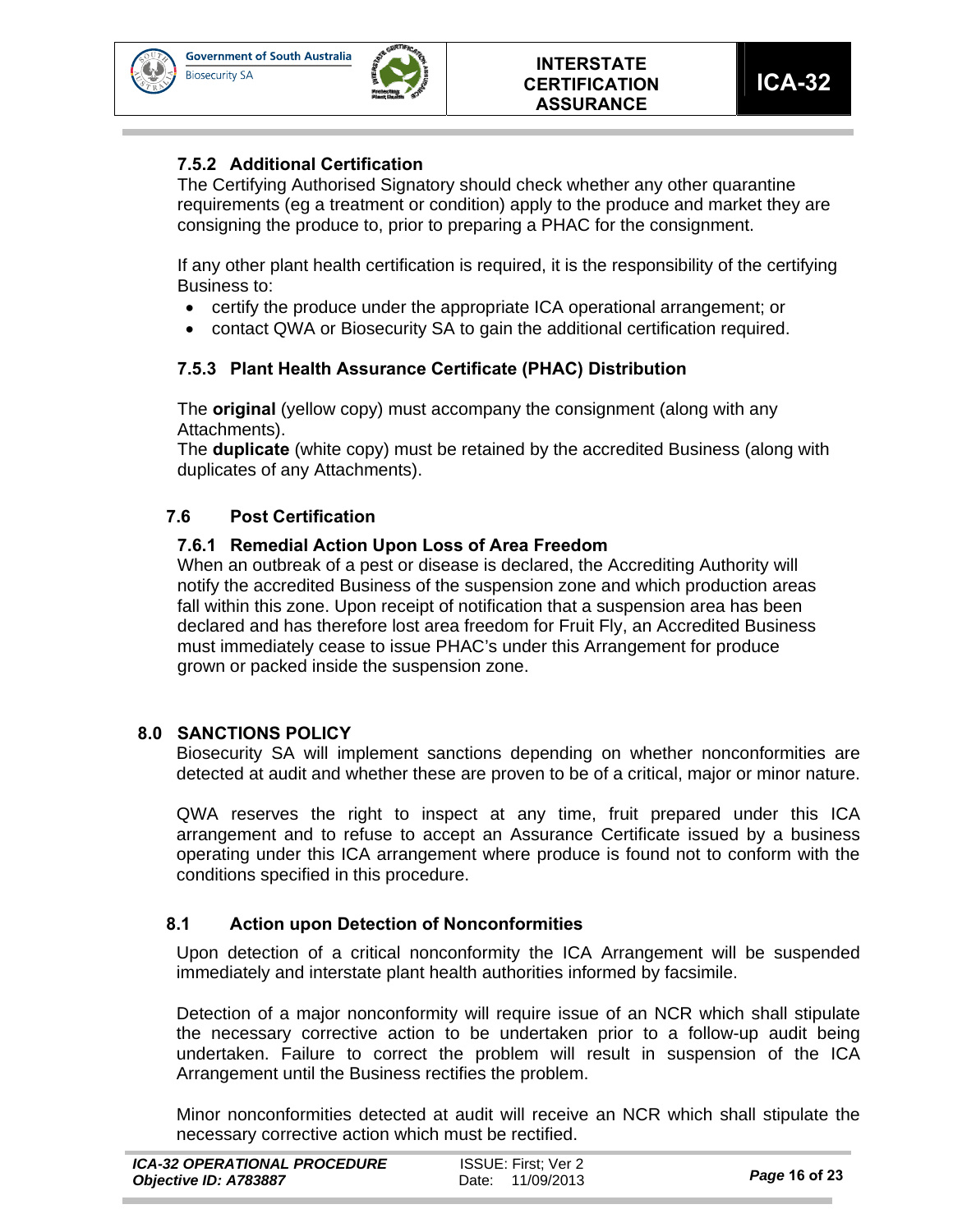



## **9.0 DOCUMENTATION / RECORDS**

#### **9.1 ICA System Records**

The Business shall maintain the following records -

- Duplicate copy of each *Plant Health Assurance Certificate (and any Attachments)* issued by the Business.
- Records of Produce Receipt and records of Produce Packing/Dispatch

ICA system records shall be retained for a minimum period of twelve (12) months and made available when requested by an Authorised Officer.

#### **9.2 ICA System Documentation**

The Business shall maintain the following documentation -

- Copy of the Business's current Application for Accreditation (refer Attachment 1);
- Copy of current Application(s) for Source Orchard(s) and Pack-house Registrations;
- Current copy of this Operational Procedure; and
- Current *Certificate of Accreditation for an Interstate Certification Assurance (ICA) Arrangement* and

ICA system documentation shall be made available on request by a Biosecurity SA Officer.

### **10.0 ATTACHMENTS**

| Attachment 1 | Application for Accreditation of a Business for an Interstate<br>Certification Assurance (ICA) Arrangement. |
|--------------|-------------------------------------------------------------------------------------------------------------|
| Attachment 2 | <b>Plant Health Assurance Certificate</b>                                                                   |
| Attachment 3 | Plant Health Assurance Certificate – completed example                                                      |
| Attachment 4 | <b>Record of Receipt</b>                                                                                    |

### **PLEASE NOTE:**

The trade in stone fruit from South Australia to WA will be monitored and reviewed at the end of each season and the stone fruit protocol possibly revised. You are therefore advised to verify the currency of both the Protocol and this ICA Operational Procedure with Biosecurity SA prior to each season.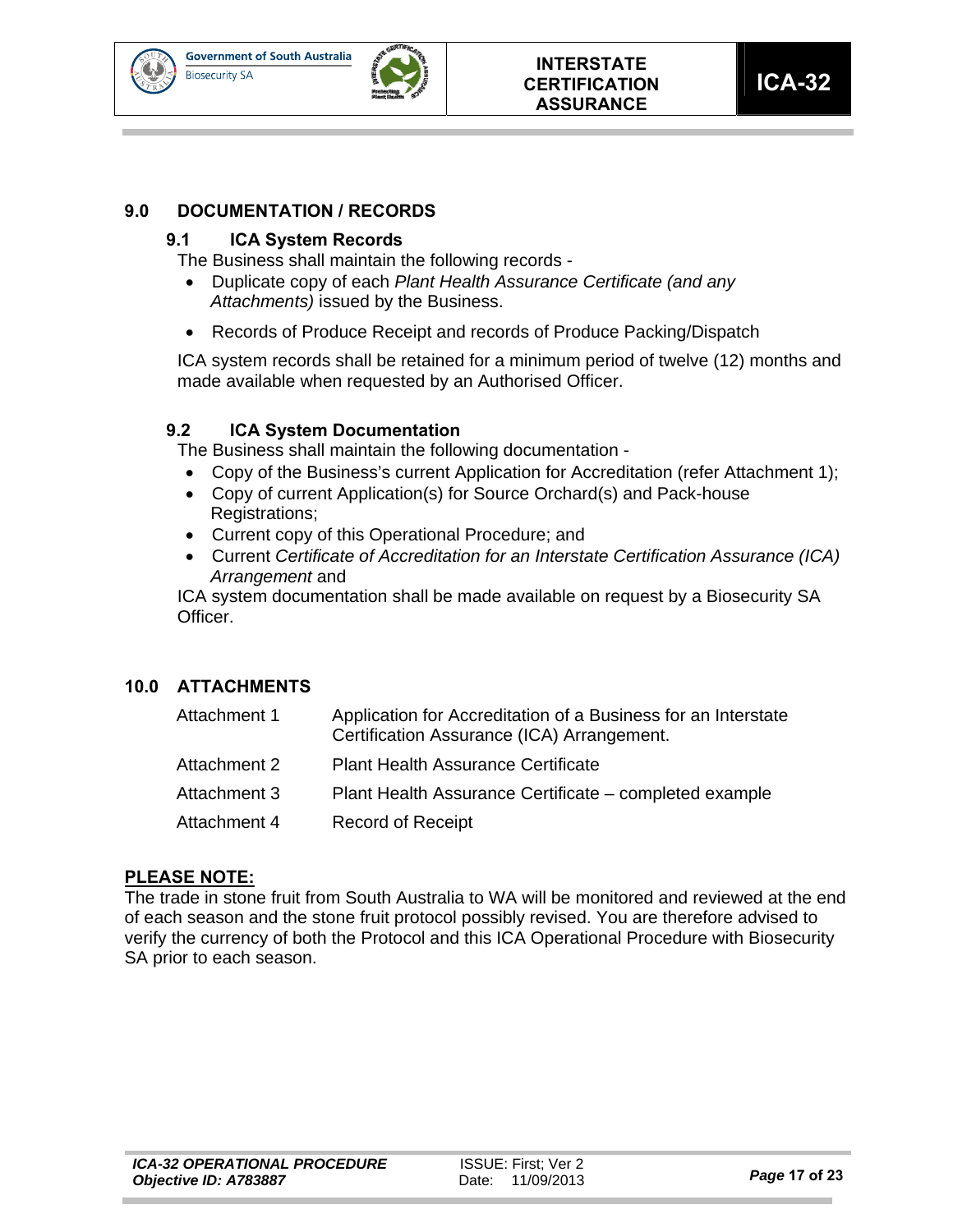| <b>Government of South Australia</b><br>Biosecurity SA | <b>ACCREDITATION / REGISTRATION APPLICATION</b><br><b>Plant Health Act 2009</b> | <b>APPENDIX 1</b> |
|--------------------------------------------------------|---------------------------------------------------------------------------------|-------------------|
|                                                        | ICA/CA Accreditation Sec 16 / Registration Sec 26                               | ICA / CA / IR     |
|                                                        |                                                                                 |                   |

## **APPLICATION for ACCREDITATION / REGISTRATION or ANNUAL RETURN (ICA / CA / IR)**

 **Complete clearly and return to Biosecurity SA - Plant Health Operations, 33 Flemington St, Glenside SA, 5065. (Please print. See Conditions / Application Instructions on pages 2 and 3 of this Application.)** 

| Type of application being made (Tick or mark one):<br>NOTE; This application can only cover one Procedure (Arrangement) at one Facility                                                      | <b>Annual Return</b> | <b>New</b> | Amendment |
|----------------------------------------------------------------------------------------------------------------------------------------------------------------------------------------------|----------------------|------------|-----------|
| Has Business previously been registered for movement of produce? $\Box$ Yes $\Box$ No  <br>If yes, provide Interstate Produce (IP) Number (& Facility number).                               |                      |            |           |
| Operational Procedure / Arrangement (# Arrangement details must be included - see note on page 3)<br>Title of Arrangement Operational Procedure or Registration *<br><b>ICA/CA/IR Number</b> |                      |            |           |

| <b>ICA</b> | <b>MOVEMENT OF STONE FRUIT FROM SOUTH AUSTRALIA TO</b><br><b>WESTERN AUSTRALIA</b>                      |
|------------|---------------------------------------------------------------------------------------------------------|
|            | $\overline{T}$ and heavely consistent that a contraction to construct the H-OAO4 ((NOA) and HDO4 O<br>— |

Tick box if you wish this application to apply to both CA01/(IVCA) and IR01 ? □ yes

#### **Applicant Details.**

**Type of Ownership of Business. (Tick or mark one)**

**Individual Partnership Incorporated Company Cooperative Association Trust Government**

| <b>Individual Name:</b>            | <b>Last Namel</b>                                                                                                | <b>First Name</b> |           |    |
|------------------------------------|------------------------------------------------------------------------------------------------------------------|-------------------|-----------|----|
| <b>Business Name:</b>              |                                                                                                                  |                   |           |    |
| <b>Postal Address</b><br>Line $1:$ | Line 2:                                                                                                          |                   |           |    |
| Suburb:                            |                                                                                                                  | State:            | Postcode: |    |
| <b>Partner Names:</b>              | Last Name                                                                                                        | <b>First Name</b> |           |    |
| (Provide additional partners       | <b>Last Name</b>                                                                                                 | <b>First Name</b> |           |    |
| on a separate sheet)               | <b>Last Name</b>                                                                                                 | <b>First Name</b> |           |    |
| <b>Other Trading Names:</b>        |                                                                                                                  |                   |           |    |
| <b>ABN / ACN Number:</b>           |                                                                                                                  |                   |           |    |
|                                    | Have you, any Partner or Director of the Rusiness or anyone in a Management role heen convicted of an indictable |                   | Yes       | No |

յս, any Partner or Director of the Business or anyone in a Management role been convicted of an indictable offence or other offence involving dishonesty in the past five years ? **(answer by circling / marking appropriate box).**

A Company must attach a copy of *Certification of Incorporation* with new applications. A Co-operative Association must attach a copy of *Certificate or Registration* to new applications *Certification* is attached

#### **Facility / Accreditation Details**

| <b>Facility Address</b> Line 1: |                  |          | Line 2:           |           |
|---------------------------------|------------------|----------|-------------------|-----------|
| Suburb:                         |                  |          | State:            | Postcode: |
| <b>Accreditation Contact:</b>   | <b>Last Name</b> |          | <b>First Name</b> |           |
| <b>Position:</b>                |                  |          |                   |           |
| <b>Property Valuation No.:</b>  |                  | Section: |                   | Hundred:  |
| <b>Contact Details:</b>         | Phone:           | Mobile:  |                   |           |
|                                 | Fax:             | Email:   |                   |           |
| <b>Postal Address</b>           |                  |          | Line 2:           |           |
| <b>Postal Suburb</b>            |                  |          | State:            | Postcode: |

#### **Persons Permitted to Sign or Verify Plant Health Certification**

| Role                                                                                                                                                                                       | Last Name                                     |  |      |  |  |    |  |                                   | Given Name(s) |  |     | Specimen Signature |                                                      |              |  |
|--------------------------------------------------------------------------------------------------------------------------------------------------------------------------------------------|-----------------------------------------------|--|------|--|--|----|--|-----------------------------------|---------------|--|-----|--------------------|------------------------------------------------------|--------------|--|
|                                                                                                                                                                                            | Certification Controller / Responsible Person |  |      |  |  |    |  |                                   |               |  |     |                    |                                                      |              |  |
| Backup Cert Controller / Responsible Person                                                                                                                                                |                                               |  |      |  |  |    |  |                                   |               |  |     |                    |                                                      |              |  |
| Authorised Signatory / Responsible Person                                                                                                                                                  |                                               |  |      |  |  |    |  |                                   |               |  |     |                    |                                                      |              |  |
| Authorised Signatory / Responsible Person                                                                                                                                                  |                                               |  |      |  |  |    |  |                                   |               |  |     |                    |                                                      |              |  |
| <b>Products Certified / Imported:</b><br>(List all fruit & vegetable types, machinery,<br>grapevines or nursery stock)<br>Seasonal Operator: (tick or Y = Yes)<br><b>Importing Details</b> | NO.                                           |  | YES. |  |  |    |  | If yes, indicate operating months |               |  |     |                    |                                                      |              |  |
| Consignments per year                                                                                                                                                                      |                                               |  |      |  |  |    |  | Nursery Membership Y= Yes / N= No | <b>NGISA</b>  |  |     | <b>NIASA</b>       |                                                      | <b>AGCAS</b> |  |
| States of Origin: (tick or Y = Yes)                                                                                                                                                        | <b>QLD</b>                                    |  | VIC. |  |  | WA |  | <b>NSW</b>                        | NΤ            |  | TAS |                    | Overseas                                             |              |  |
|                                                                                                                                                                                            |                                               |  |      |  |  |    |  |                                   |               |  |     |                    | <b>ENSURE YOU ALSO COMPLETE AND SIGN SECOND PAGE</b> |              |  |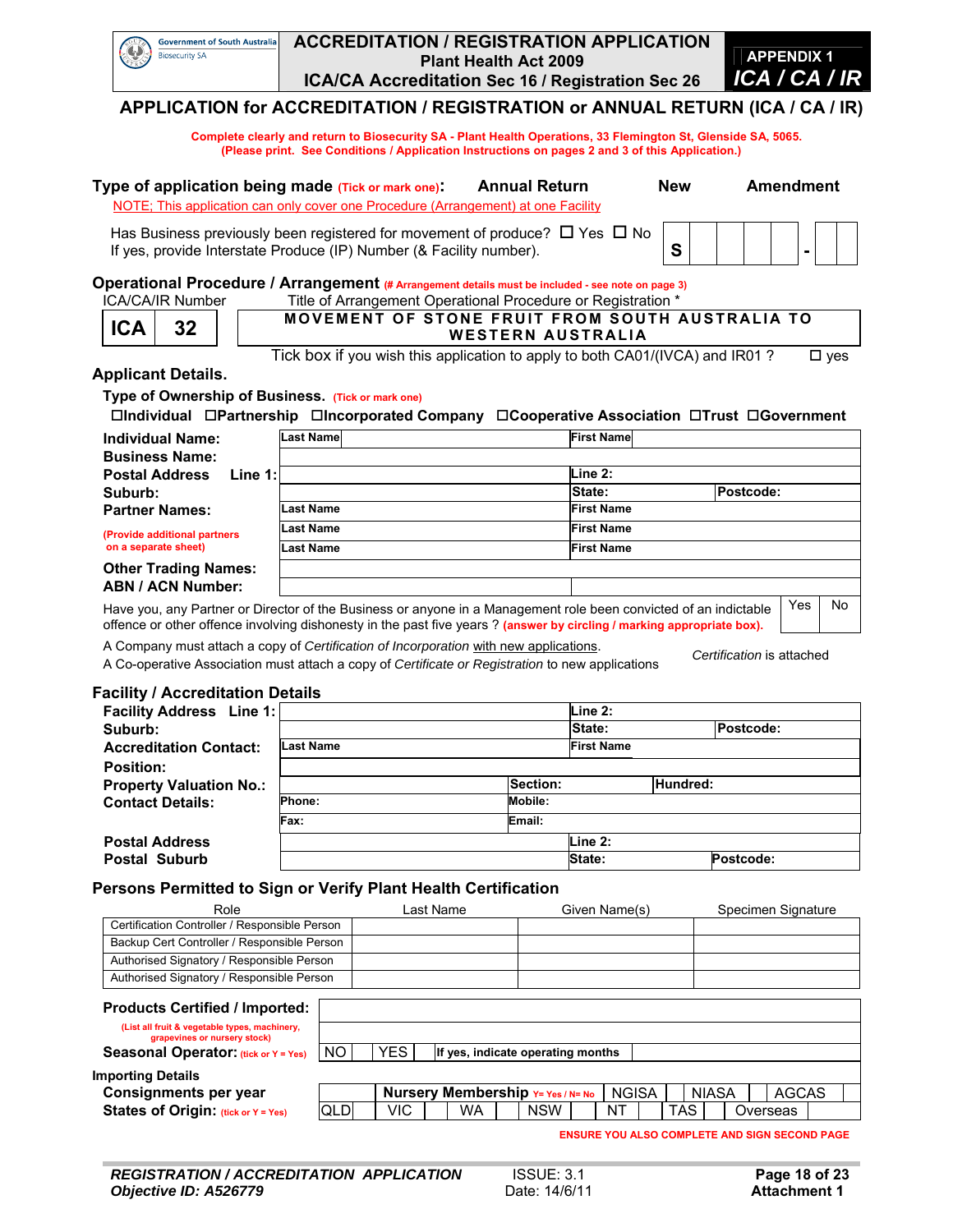

#### **ACCREDITATION / REGISTRATION APPLICATION Plant Health Act 2009 ICA/CA Accreditation Sec 16 / Registration Sec 26**



#### **APPLICATION for ACCREDITATION / REGISTRATION or ANNUAL RETURN (ICA / CA / IR)**

#### **Product / Certification Assurance Records and Methodology**

The business must carry out the necessary responsibilities and duties, and maintain records strictly in accordance with the applicable Operational Procedure unless permission to use different records/methods is requested below and is granted and endorsed by Biosecurity SA - Plant and Food Standards on this form. I hereby request to use the following alternative or additional records/methods detailed below.

| <u>TICLEDY TEQUEST IO USE INC TOITOWITY AITENTIALIVE OF AUGHTOLIAL LECOLUS/THEITIOUS UETAITEU DEIOW.</u> |                             |       |
|----------------------------------------------------------------------------------------------------------|-----------------------------|-------|
|                                                                                                          | Granted by PIRSA            | 기RS/  |
|                                                                                                          | Stamp<br>Inspector Initials | STAMF |

I / We the undersigned applicant(s) do hereby declare that the information provided herein is accurate to the best of my/our knowledge and belief and make this application on my behalf, or on behalf of the above-mentioned business as a representative appointed to do so.

| *Name of Partner / Director (print) | Designation | Signature | Date |
|-------------------------------------|-------------|-----------|------|
|                                     |             |           |      |
|                                     |             |           |      |
|                                     |             |           |      |
|                                     |             |           |      |

**Note: Where applicants are members of a partnership, each partner must sign the application.** 

**For corporations/associations a Director, Company Secretary or Manager with legal authority to sign for the company must sign. Use the following checklist to ensure you have provided key information to enable the application to be processed.** 

 $\Box$  You, All Partners or Director have signed above.  $\Box$  All Responsible Persons have signed page 1.  $\Box$  ABN is provided.  $\Box$  Type of ownership indicated.  $\Box$  Copy of Company Certification attached (new applicants).

Applicants must provide an Annual Return on the prescribed form each year they are accredited.

Incomplete applications will delay processing as they will need to be returned.

Please direct any queries regarding this application or the Accreditation/Registration to the Market Access Officer on 8207 7814.

#### **\_\_\_\_\_\_\_\_\_\_\_\_\_\_\_\_\_\_\_\_\_\_\_\_\_\_\_\_\_\_\_\_\_\_\_\_\_\_\_\_\_\_\_\_\_\_\_\_\_\_\_\_\_\_\_\_\_\_\_\_\_\_\_\_\_\_\_\_\_\_\_\_\_\_\_\_\_\_\_\_\_\_\_\_\_\_\_\_\_\_\_\_\_\_\_\_\_\_\_\_\_\_\_\_\_\_\_\_\_\_\_\_\_\_\_\_\_\_\_\_\_\_\_\_\_\_\_\_\_\_\_\_\_\_\_\_\_\_\_\_\_\_\_\_\_\_\_\_\_\_\_\_\_\_\_\_\_\_\_\_\_\_\_\_\_\_\_\_\_\_\_\_\_\_\_\_\_\_\_\_\_\_\_\_\_\_\_\_\_\_\_\_\_\_\_\_\_\_\_\_\_\_\_\_\_\_\_\_\_\_\_\_\_\_\_\_\_\_\_\_\_\_\_\_\_\_\_\_\_\_\_\_\_\_\_\_\_\_\_\_\_\_\_\_\_\_\_\_ Office Use Only**

| <b>DESK AUDIT</b>                    | Passed |                      |      |             |
|--------------------------------------|--------|----------------------|------|-------------|
| Alternate record-keeping granted Yes |        | No.                  |      |             |
|                                      |        |                      |      |             |
| Name of Desk Auditor (please print)  |        | Signature of Officer | Date | PIRSA STAMP |

#### **Conditions of Accreditation S16 / Registration S26**

For the purposes of this accreditation / registration the following conditions may apply:

- The applicant must operate in full accordance with the Act and for ICA/CA Arrangements with the applicable Operational Procedure, which includes maintenance and provision of prescribed records for regular audit.
- The applicant is responsible to ensure that staff undertaking responsibilities required of the accreditation are adequately trained to do so.
- The frequency and number of audits will be determined by the Minister and carried out by persons authorised by the Minister.
- All fees for audits and inspections will be set by the Minister and the costs borne by the accredited person or business.
- The applicant will receive a Certificate of Accreditation / Registration which must be prominently displayed at the Business Facility.
- Restrictions may be imposed on the type of product an importer may bring into South Australia.

A copy of the relevant Operation Procedure or Act can be viewed or downloaded from – www.pir.sa.gov.au/ica

#### **Issue of Assurance Certificates / Registration of Importers / Verification of Product**

The Plant Health Act 2009 requires any person issuing a Plant Health Assurance Certificate (PHAC) to be accredited to do so. Penalties apply. (see section 25).

The Plant Health Act 2009 requires any person bringing or introducing plant or plant related products into SA to be registered (section 26) and imported products require verification. It is an offence to import without being registered or to fail to have imported product verified. Penalties apply (see sections 7, 25 and 33).

Only an accredited person may issue an assurance certificate (PHAC) or verify imported products (ie verify that an assurance certificate or other document relating to a plant or plant related product under a corresponding law complies with the requirements of the corresponding law). It is an offence to issue a Plant Health Assurance Certificate or verify imported product without being accredited. Penalties apply (see sections 7, 25 and 33).

**ENSURE YOU ALSO READ PAGE 3**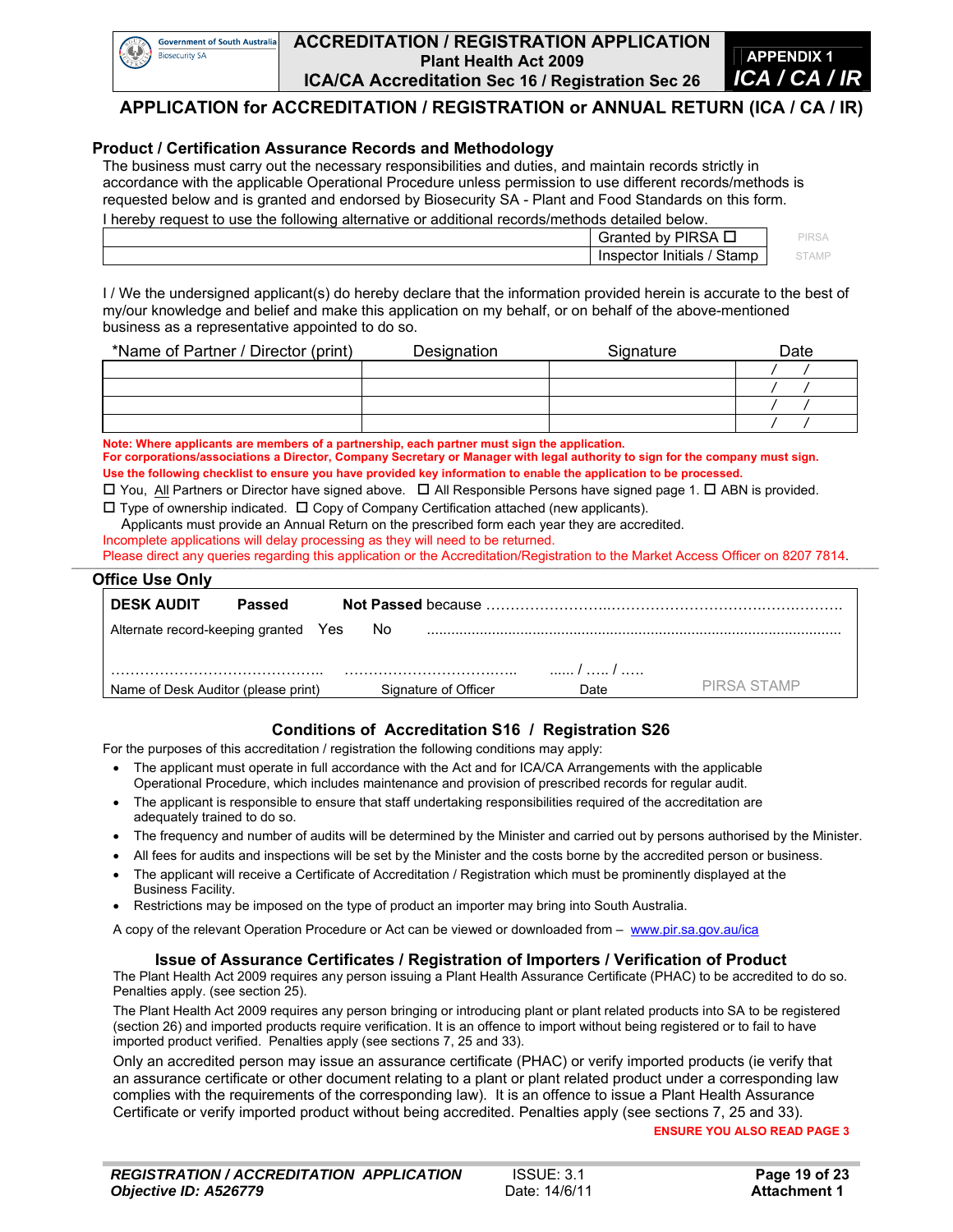

#### **ACCREDITATION / REGISTRATION APPLICATION Plant Health Act 2009 ICA/CA Accreditation Sec 16 / Registration Sec 26**



#### **APPLICATION for ACCREDITATION / REGISTRATION or ANNUAL RETURN (ICA / CA / IR)**

#### **Application Notes**

The form must be fully completed by an Applicant on their behalf or on behalf of a legal entity/business that they have authority to represent. Partnerships require all partners to sign.

Attach a separate page if there is insufficient space available for all required details. (Late fees apply for Annual Returns)

#### **Operational Procedure / Arrangement**

**The ICA / CA / IR number and name you are seeking Accreditation/Registration for must be entered here. E.g. ICA23, CA01 etc. Applications without these details will be delayed or not processed. (You may make application for both CA01/(IVCA) and IR01 by ticking the YES box)** 

#### **Applicant Details**

- **Type of Ownership** shall be either Individual, Partnership, Incorporated Company, Co-operative Association, Trust or other legal entity. (It may not be a Family Trust).
- **Name of the Legal Entity** either Individual, Business, Corporation, Association or Trust (if a Family Trust a trustee representing the Trust). Use attachment if insufficient room.
- **Address**; physical address of business is required
- **Partner Names**; all partners names must be provided.
- **Other Trading Name(s);** List any other trading names used. Use attachment if insufficient room**.**
- **ABN / ACN Number;** ABN is the Australian Business Number.
- **Convictions;** Need to answer whether you, or any Director of the business or anyone in a Management role been convicted of an indictable offence or offence involving dishonesty in the past five years ? This question must be answered. If it is not, the application will not be processed.

#### **Facility/ Accreditation Details**

- **Facility Address / Location;** Clearly indicate the location or physical address details where product will be prepared/verified that will enable a PIRSA officer to easily locate the premises. (Usually the registered address of the business).
- **Contact:** Name and role of the principal contact to be used in regard to the accreditation/Registration.
- **Property Valuation Number and Section and Hundred;** Must clearly indicate the Property Valuation Number, Section and Hundred of the property. These are available from the Council rate notice.
- **Postal Address;** A mailing address may be provided for posting of all correspondence.

#### **Persons Permitted To Sign or Verify Plant Health Certification**

- **Role;** The role of the person able to verify product on behalf of the accredited business.
- **Names;** The full name and specimen signature of each of these persons.

#### **Product Details**

- **Products Certified / Imported;** Indicate the imported product / equipment / machinery you expect to certify/verify using this procedure.
- **Seasonal Operator;** Indicate whether seasonal operation will apply and if so what months.
- **Consignments per year;** Importers to provide estimate number of consignments per year
- **Nursery Membership;** Nurseries to provide membership details
- **States of Origin;** Provide a yes for States that product is expected to come from.

#### **Product / Certification Assurance Records and Methodology**

Complete only if you wish to maintain records in alternate method to that specified in Procedure.

#### **Authorising / Signing**

The Applicant (individual, all partners or company director/senior manager) must sign acknowledging they represent the business seeking accreditation and the information is accurate. It is an offence under section 51 of the Plant Health Act 2009 to make a false or misleading statement (whether by reason of the inclusion or omission of a particular) in an application made or information provided. Penalties apply.

Separate applications are required for each accreditation / registration. (i.e. ICA, CA, IVCA, Importer etc) see www.pir.sa.gov.au/ica

Please direct queries regarding this Application, Accreditation or Registration to the Market Access Officer on 8207 7814.

Gary Cox,

Manager, Market Access & Systems, Biosecurity SA - Plant Health.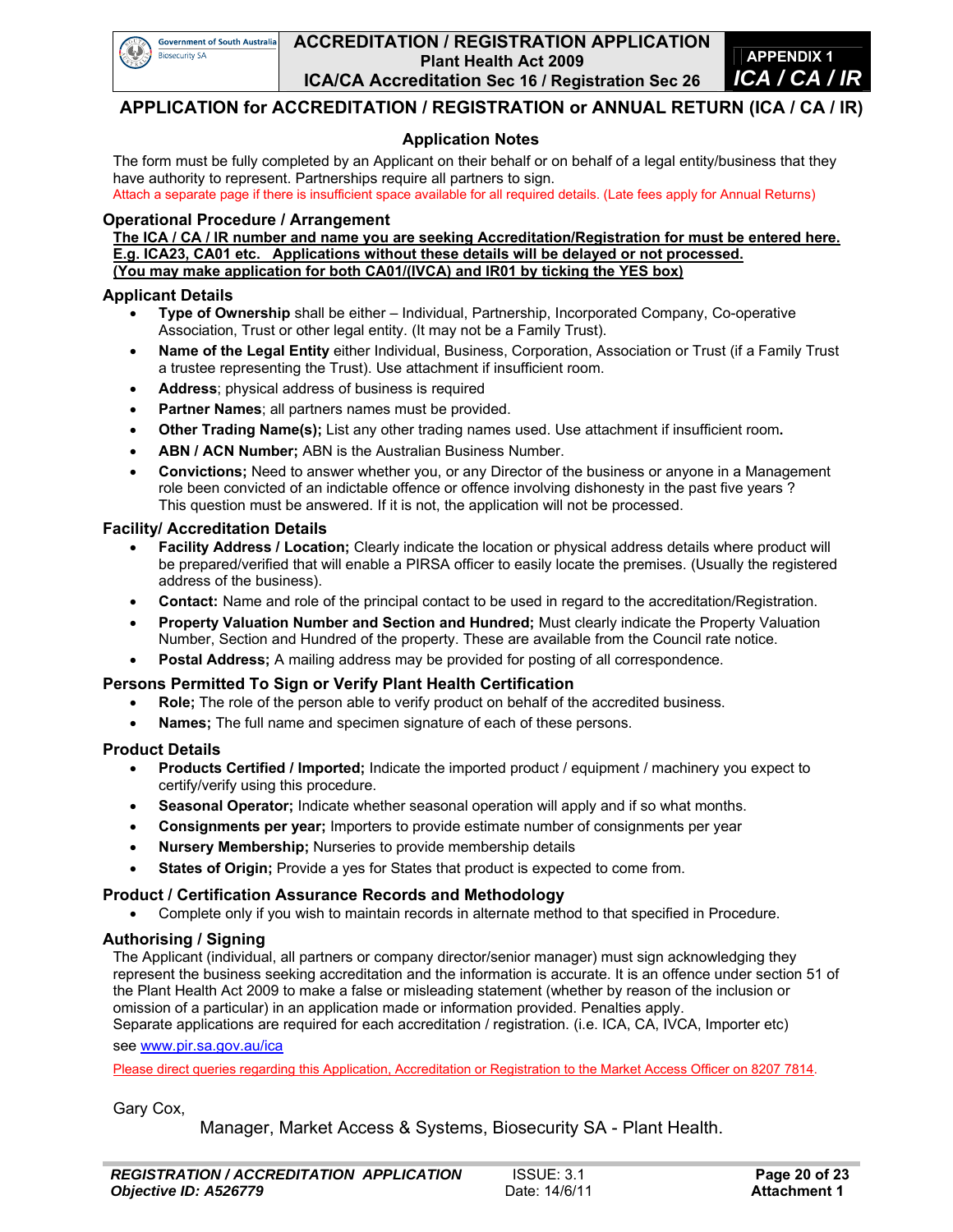

#### **Certificate Number 12345**

|        | IP Number |  | ' No. |  |  |  | <b>Arrangement Code</b> | Date<br>Expirv |  |  |  |
|--------|-----------|--|-------|--|--|--|-------------------------|----------------|--|--|--|
| ⌒<br>œ |           |  |       |  |  |  |                         |                |  |  |  |

#### *Consignment Details* (Please Print)

| Consignor      |                              |                                                                                |                                       | Consignee                                                     |                                   |                          |                                    |  |  |  |  |  |  |
|----------------|------------------------------|--------------------------------------------------------------------------------|---------------------------------------|---------------------------------------------------------------|-----------------------------------|--------------------------|------------------------------------|--|--|--|--|--|--|
| Name           |                              |                                                                                |                                       | Name                                                          |                                   |                          |                                    |  |  |  |  |  |  |
| <b>Address</b> |                              |                                                                                |                                       | <b>Address</b>                                                |                                   |                          |                                    |  |  |  |  |  |  |
|                |                              |                                                                                |                                       |                                                               |                                   |                          |                                    |  |  |  |  |  |  |
|                | Reconsigned To               |                                                                                |                                       | Method of Transport                                           |                                   |                          |                                    |  |  |  |  |  |  |
|                |                              | (Splitting consignments or reconsigning whole consignments)                    |                                       | (Provide details where known)                                 |                                   |                          |                                    |  |  |  |  |  |  |
| Name           |                              |                                                                                |                                       |                                                               | Road                              | Vehicle Details Reg. No. |                                    |  |  |  |  |  |  |
| <b>Address</b> |                              |                                                                                |                                       |                                                               | Rail<br>Consignment no.           |                          |                                    |  |  |  |  |  |  |
|                |                              |                                                                                |                                       |                                                               | Air<br>Airline/Flight no.         |                          |                                    |  |  |  |  |  |  |
|                | <b>Certification Details</b> | (Please Print)<br>Accredited Business that Prepared the Produce (as IP# above) |                                       | Grower                                                        |                                   |                          |                                    |  |  |  |  |  |  |
| Name           |                              |                                                                                |                                       |                                                               | Name                              |                          |                                    |  |  |  |  |  |  |
| <b>Address</b> |                              |                                                                                |                                       |                                                               | <b>Address</b>                    |                          |                                    |  |  |  |  |  |  |
|                |                              |                                                                                |                                       |                                                               |                                   |                          |                                    |  |  |  |  |  |  |
|                |                              |                                                                                |                                       |                                                               |                                   |                          |                                    |  |  |  |  |  |  |
|                |                              | Brand Name or Identifying Marks (as marked on packages)                        |                                       |                                                               | Date Code (as marked on packages) |                          |                                    |  |  |  |  |  |  |
|                |                              |                                                                                |                                       |                                                               |                                   |                          |                                    |  |  |  |  |  |  |
|                | No. of Packages              |                                                                                | Type of Packages (eg. trays, cartons) | <b>Type of Produce</b><br>Authorisation for Split Consignment |                                   |                          |                                    |  |  |  |  |  |  |
|                |                              |                                                                                |                                       |                                                               |                                   |                          |                                    |  |  |  |  |  |  |
|                |                              |                                                                                |                                       |                                                               |                                   |                          |                                    |  |  |  |  |  |  |
|                |                              |                                                                                |                                       |                                                               |                                   |                          |                                    |  |  |  |  |  |  |
|                |                              |                                                                                |                                       |                                                               |                                   |                          |                                    |  |  |  |  |  |  |
|                |                              |                                                                                |                                       |                                                               |                                   |                          |                                    |  |  |  |  |  |  |
| Date           |                              | Treatment                                                                      | Chemical (Act/Ingredient)             |                                                               | Concentration                     |                          | Duration and Temperature           |  |  |  |  |  |  |
|                | Dipping                      |                                                                                | Dimethoate                            |                                                               | 400 ppm                           | One Min                  | 10 sec then wet for 60 sec.        |  |  |  |  |  |  |
|                | Dipping                      |                                                                                | Fenthion                              |                                                               | 412.5 ppm                         | One Min                  | 10 sec then wet for 60 sec.        |  |  |  |  |  |  |
|                | Flood spraying               |                                                                                | Dimethoate                            |                                                               | 400 ppm                           |                          | 10 seconds then wet for 60 seconds |  |  |  |  |  |  |
|                | Flood spraving               |                                                                                | Fenthion                              |                                                               | 412.5 ppm                         |                          | 10 seconds then wet for 60 seconds |  |  |  |  |  |  |
|                |                              | Non-recirculated sprav                                                         | Fenthion                              |                                                               | 412.5 ppm                         |                          | 10 seconds then wet for 60 seconds |  |  |  |  |  |  |
|                | Fumigation                   |                                                                                | Methyl Bromide                        |                                                               | a/m <sup>3</sup>                  | Two Hours @              | °C                                 |  |  |  |  |  |  |
|                |                              | <b>Heat Treatment</b>                                                          | Hot Air                               |                                                               | <b>Hot Water</b>                  | Min $@$                  | ۰C                                 |  |  |  |  |  |  |
|                |                              |                                                                                |                                       |                                                               |                                   |                          |                                    |  |  |  |  |  |  |
|                |                              |                                                                                |                                       |                                                               |                                   |                          |                                    |  |  |  |  |  |  |

## *Additional Certification*

(Apply ICA Stamp here)

*Declaration* 

 $\overline{\phantom{a}}$ 

*I, an Authorised Signatory of the accredited business that prepared the plants or plant produce described above, hereby declare that the plants or plant produce have been prepared in the business's approved facilities in accordance with the business's Interstate Certification Assurance arrangement and that the details shown above are true and correct in every particular.* 

Authorised Signatory's Name (Please Print) Signature Signature Controller and Date

*ICA-32 OPERATIONAL PROCEDURE Objective ID: A783887* 

ISSUE: First; Ver 2 Date: 11/09/2013 *Page* **21 of 23**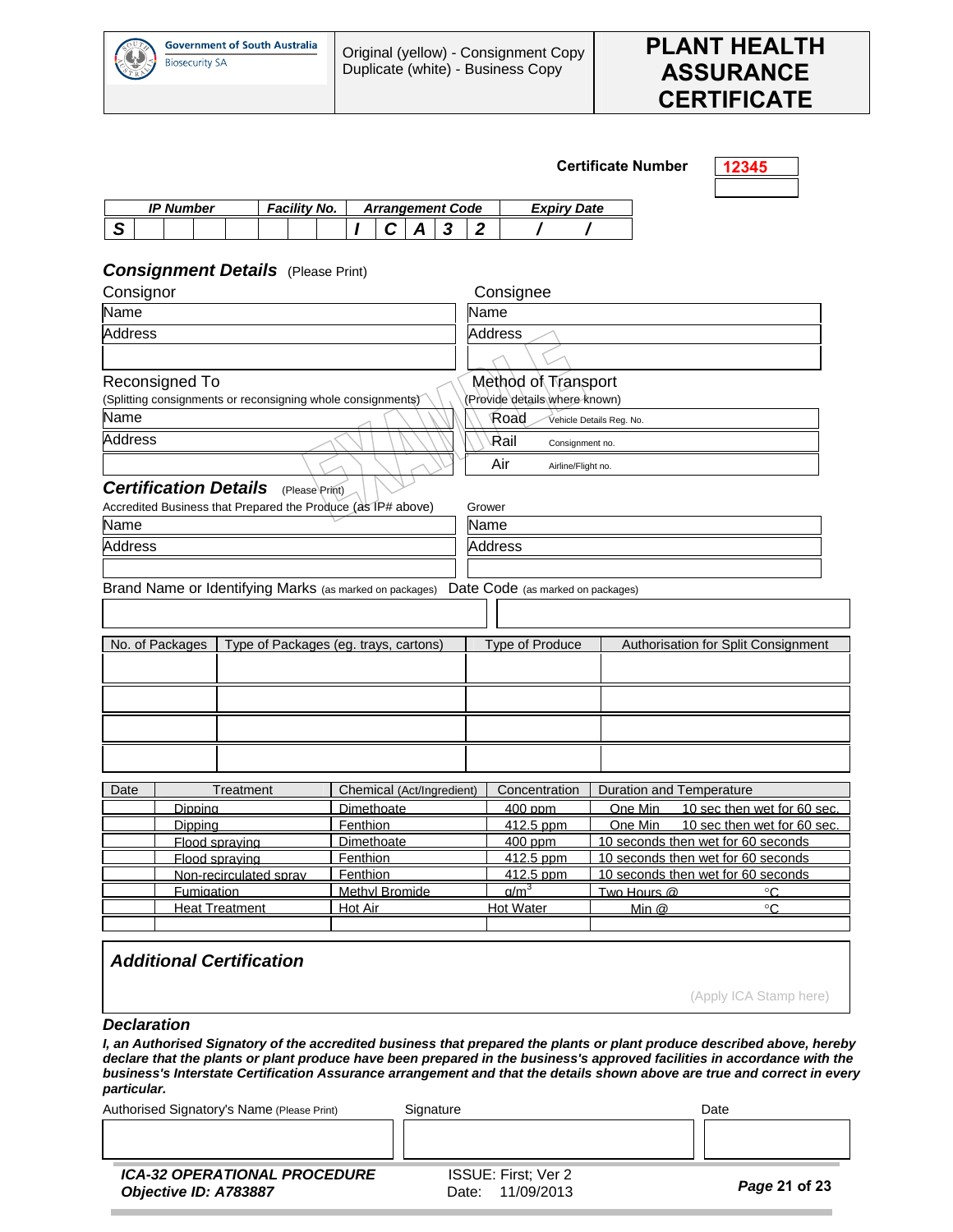



|                                                              |  |   |                   |                                                                  |                       |  |                            |                |  |                                       |                                               |   |                               |                                                                                                            |                          | <b>Certificate Number</b>                                                |         | 12345 |                             |  |  |  |  |
|--------------------------------------------------------------|--|---|-------------------|------------------------------------------------------------------|-----------------------|--|----------------------------|----------------|--|---------------------------------------|-----------------------------------------------|---|-------------------------------|------------------------------------------------------------------------------------------------------------|--------------------------|--------------------------------------------------------------------------|---------|-------|-----------------------------|--|--|--|--|
|                                                              |  |   | <b>IP Number</b>  |                                                                  |                       |  | <b>Facility No.</b>        |                |  |                                       | <b>Arrangement Code</b><br><b>Expiry Date</b> |   |                               |                                                                                                            |                          |                                                                          |         |       |                             |  |  |  |  |
| S<br>9                                                       |  | 8 | 7                 |                                                                  | 6                     |  | 0                          |                |  | C                                     |                                               | 3 | $\boldsymbol{2}$              | 1/3/10                                                                                                     |                          |                                                                          |         |       |                             |  |  |  |  |
| <b>Consignment Details</b> (Please Print)<br>Consignor       |  |   |                   |                                                                  |                       |  |                            |                |  |                                       |                                               |   | Consignee                     |                                                                                                            |                          |                                                                          |         |       |                             |  |  |  |  |
| Name                                                         |  |   |                   |                                                                  |                       |  | <b>Stone Fruits Galore</b> |                |  |                                       |                                               |   | Name<br>Fresh is Best         |                                                                                                            |                          |                                                                          |         |       |                             |  |  |  |  |
| <b>Address</b>                                               |  |   |                   |                                                                  |                       |  | Lot 99 Golden Road         |                |  |                                       |                                               |   | Address<br>1 Windsor Drive    |                                                                                                            |                          |                                                                          |         |       |                             |  |  |  |  |
|                                                              |  |   |                   |                                                                  |                       |  | Riverland SA 5120          |                |  |                                       |                                               |   |                               |                                                                                                            |                          | Newmarket WA 9999                                                        |         |       |                             |  |  |  |  |
| Reconsigned To                                               |  |   |                   |                                                                  |                       |  |                            |                |  |                                       |                                               |   |                               | Method of Transport                                                                                        |                          |                                                                          |         |       |                             |  |  |  |  |
| Name                                                         |  |   |                   |                                                                  |                       |  |                            |                |  |                                       |                                               |   |                               | (Splitting consignments or reconsigning whole consignments) (Provide details where known)                  |                          |                                                                          |         |       |                             |  |  |  |  |
| Address                                                      |  |   |                   |                                                                  |                       |  |                            |                |  |                                       |                                               |   |                               | ⊠ Road                                                                                                     | Vehicle Details Reg. No. |                                                                          | SES 101 |       |                             |  |  |  |  |
|                                                              |  |   |                   |                                                                  |                       |  |                            |                |  |                                       |                                               |   |                               | □ Rail<br>Consignment no.                                                                                  |                          |                                                                          |         |       |                             |  |  |  |  |
| <b>Certification Details</b>                                 |  |   |                   |                                                                  |                       |  |                            | (Please Print) |  |                                       |                                               |   |                               | 山 Xir<br>Airline/Flight no.                                                                                |                          |                                                                          |         |       |                             |  |  |  |  |
| Accredited Business that Prepared the Produce (as IP# above) |  |   |                   |                                                                  |                       |  |                            |                |  |                                       |                                               |   | Grower                        |                                                                                                            |                          |                                                                          |         |       |                             |  |  |  |  |
| Name                                                         |  |   |                   |                                                                  |                       |  | Stone Fruits Galore        |                |  |                                       |                                               |   | Best Orchards<br>Name         |                                                                                                            |                          |                                                                          |         |       |                             |  |  |  |  |
| Lot 99 Golden Road<br><b>Address</b>                         |  |   |                   |                                                                  |                       |  |                            |                |  |                                       | <b>Address</b>                                |   | 1 Stone Rd, Riverland SA 5120 |                                                                                                            |                          |                                                                          |         |       |                             |  |  |  |  |
|                                                              |  |   |                   |                                                                  |                       |  | Virginia SA 5120           |                |  |                                       |                                               |   |                               |                                                                                                            |                          | SFWAO99 SFWAP99                                                          |         |       |                             |  |  |  |  |
| Brand Name or Identifying Marks (as marked on packages)      |  |   |                   |                                                                  |                       |  |                            |                |  |                                       |                                               |   |                               | Date Code (as marked on packages)                                                                          |                          |                                                                          |         |       |                             |  |  |  |  |
| <b>Best Orchards</b>                                         |  |   |                   |                                                                  |                       |  |                            |                |  |                                       |                                               |   |                               | 29 November 2006                                                                                           |                          |                                                                          |         |       |                             |  |  |  |  |
| No. of Packages                                              |  |   |                   |                                                                  |                       |  |                            |                |  | Type of Packages (eg. trays, cartons) |                                               |   |                               | Type of Produce                                                                                            |                          | Authorisation for Split Consignment                                      |         |       |                             |  |  |  |  |
| 22                                                           |  |   |                   |                                                                  |                       |  | 10 kg Cartons              |                |  |                                       |                                               |   |                               | <u> IStone Fruit Katv</u>                                                                                  |                          |                                                                          |         |       |                             |  |  |  |  |
| 16                                                           |  |   |                   |                                                                  |                       |  | 5 kg Trays                 |                |  |                                       |                                               |   |                               | <b>Stone Fruits</b>                                                                                        |                          |                                                                          |         |       |                             |  |  |  |  |
|                                                              |  |   |                   |                                                                  |                       |  |                            |                |  |                                       |                                               |   |                               |                                                                                                            |                          |                                                                          |         |       |                             |  |  |  |  |
|                                                              |  |   |                   |                                                                  |                       |  |                            |                |  |                                       |                                               |   |                               |                                                                                                            |                          |                                                                          |         |       |                             |  |  |  |  |
| Date                                                         |  |   |                   |                                                                  | Treatment             |  |                            |                |  | Chemical (Act.                        | Ingredient)                                   |   |                               | Concentration                                                                                              |                          | Duration and Temperature                                                 |         |       |                             |  |  |  |  |
|                                                              |  |   | Dippina           |                                                                  |                       |  |                            |                |  | Dimethoate                            |                                               |   |                               | 400 ppm                                                                                                    |                          | One Min                                                                  |         |       | 10 sec then wet for 60 sec. |  |  |  |  |
|                                                              |  |   | Dippina           |                                                                  |                       |  |                            |                |  | Fenthion                              |                                               |   |                               | 412.5 ppm                                                                                                  |                          | One Min                                                                  |         |       | 10 sec then wet for 60 sec. |  |  |  |  |
|                                                              |  |   |                   |                                                                  | Flood spraving        |  |                            |                |  | <b>Dimethoate</b>                     |                                               |   |                               | <u>400 ppm</u><br>412.5 ppm                                                                                |                          | 10 seconds then wet for 60 seconds<br>10 seconds then wet for 60 seconds |         |       |                             |  |  |  |  |
|                                                              |  |   |                   | Fenthion<br>Flood spraving<br>Fenthion<br>Non-recirculated spray |                       |  |                            |                |  |                                       |                                               |   |                               | 412.5 ppm                                                                                                  |                          |                                                                          |         |       |                             |  |  |  |  |
|                                                              |  |   | <b>Fumigation</b> |                                                                  |                       |  |                            |                |  | Methyl Bromide                        |                                               |   |                               | a/m <sup>3</sup>                                                                                           |                          | 10 seconds then wet for 60 seconds<br>۰C<br>Two Hours @                  |         |       |                             |  |  |  |  |
|                                                              |  |   |                   |                                                                  | <b>Heat Treatment</b> |  |                            |                |  | Hot Air                               |                                               |   |                               | Hot Water                                                                                                  |                          | Min $@$                                                                  |         |       | $^{\circ}$ C                |  |  |  |  |
|                                                              |  |   |                   |                                                                  |                       |  |                            |                |  |                                       |                                               |   |                               |                                                                                                            |                          |                                                                          |         |       |                             |  |  |  |  |
| <b>Additional Certification</b>                              |  |   |                   |                                                                  |                       |  |                            |                |  |                                       |                                               |   |                               |                                                                                                            |                          |                                                                          |         |       |                             |  |  |  |  |
|                                                              |  |   |                   |                                                                  |                       |  |                            |                |  |                                       |                                               |   |                               | "Meets ICA-32 -- Grown & Packed in an Area free of Fruit Fly in accordance with the Code of Practice"      |                          |                                                                          |         |       |                             |  |  |  |  |
|                                                              |  |   |                   |                                                                  |                       |  |                            |                |  |                                       |                                               |   |                               | The property & pack-house have been registered for export to Western Australia in accordance with the FPE" |                          |                                                                          |         |       |                             |  |  |  |  |

*"Grown on a property which is declared to be an area of low pest prevalence for Oriental Fruit Moth in accordance (Apply ICA Stamp here)* 

#### *Declaration*

*I, an Authorised Signatory of the accredited business that prepared the plants or plant produce described above, hereby declare that the plants or plant produce have been prepared in the business's approved facilities in accordance with the business's Interstate Certification Assurance arrangement and that the details shown above are true and correct in every particular.* 

Authorised Signatory's Name (Please Print) Signature Contract Contract Contract Date

Charlie Stone  $Jr$  | Charlie Stone Jr |  $1/12/09$ 

*ICA-32 OPERATIONAL PROCEDURE Objective ID: A783887* 

ISSUE: First; Ver 2 Date: 11/09/2013 *Page* **22 of 23**